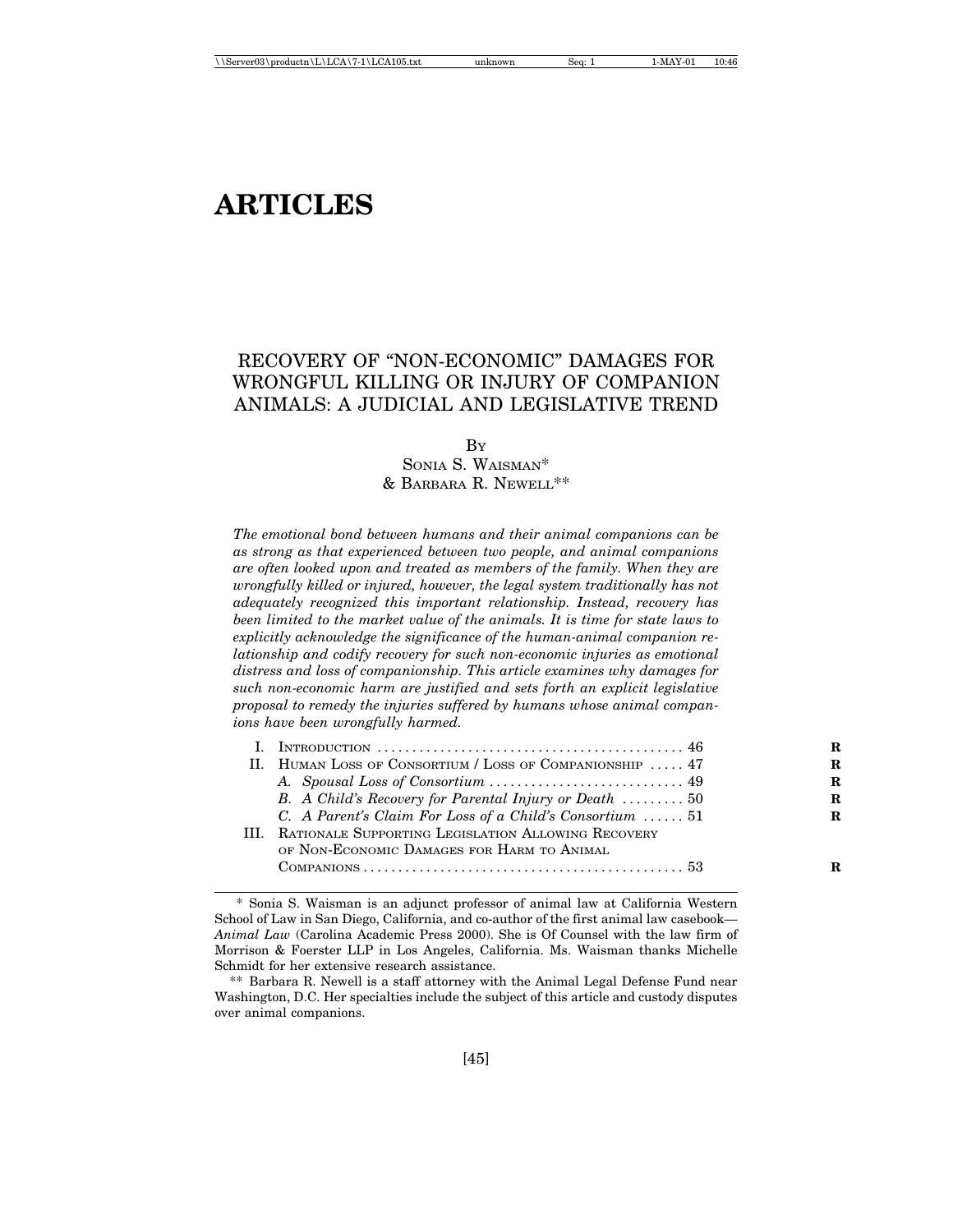|             | A. The Bond Between Human and Animal Companions                                        |   |
|-------------|----------------------------------------------------------------------------------------|---|
|             | Can Be as Strong as Any Bond Between Humans  53                                        | R |
|             | 1. Courts Have Recognized The Bond That Can Exist                                      |   |
|             | Between Humans and Their Animal Companions 53                                          | R |
|             | 2. Society's Recognition of the Bond is Both                                           |   |
|             | Longstanding, and Increasingly Deep and                                                |   |
|             | $Pervasive \ldots, \ldots, \ldots, \ldots, \ldots, \ldots, \ldots, \ldots, \ldots, 57$ | R |
|             | 3. The Significance of the Bond Has Been Further                                       |   |
|             |                                                                                        | R |
|             | B. Public Policy Dictates Strongly in Favor of This                                    |   |
|             |                                                                                        | R |
|             |                                                                                        | R |
|             |                                                                                        | R |
|             |                                                                                        | R |
| $V_{\cdot}$ |                                                                                        | R |
|             |                                                                                        |   |

#### I. INTRODUCTION

The syllogism is as follows: The proper measure of recovery for property damage is the market value of the property at the time it was damaged or destroyed. Animals, including companion animals, are property. Therefore, the measure of damages for the wrongful killing or injury of an animal companion is solely the market value of that animal "property." Traditionally, this has been the law. The flaw in the syllogism (and in the law) is that, despite their legal classification as "property," animals are in fact live, sentient beings long recognized (particularly in the case of dogs) as "man's best friend" and considered by many to be beloved family members, a far cry from items of property like a table or chair.

In 1995, one commentator concluded that three important objectives of tort law—compensation, deterrence, and the reflection of societal values—compelled reevaluation in cases of harm to animal companions, noting that no logical reason existed at that time to deny human companions the right to recover for their non-economic injuries, such as emotional distress and loss of companionship in these cases.1 Other legal commentators also have recognized the humananimal companion bond, urging courts to reflect this relationship in their decisions.2 Now it is time for state legislatures to step in and codify as public policy what has long been recognized by some courts, as well as legal commentators, historians, experts, and members of society as a whole—the bond that frequently exists between humans and their animal companions.

<sup>1</sup> Debra Squires-Lee, *In Defense of Floyd*: *Appropriately Valuing Companion Animals in Tort*, 70 N.Y.U. L. Rev. 1059 (1995). For ease of reference, damages recoverable for these non-economic injuries will be referred to simply as "non-economic damages."

<sup>2</sup> Peter Barton & Frances Hill, *How Much Will You Receive in Damages From the Negligent or Intentional Killing of Your Pet Dog or Cat?*, 34 N.Y.L. Sch. L. Rev. 411 (1989); Steven M. Wise, *Recovery of Common Law Damages for Emotional Distress*, *Loss of Society*, *and Loss of Companionship for the Wrongful Death of a Companion Animal*, 4 Animal L. 33 (1998).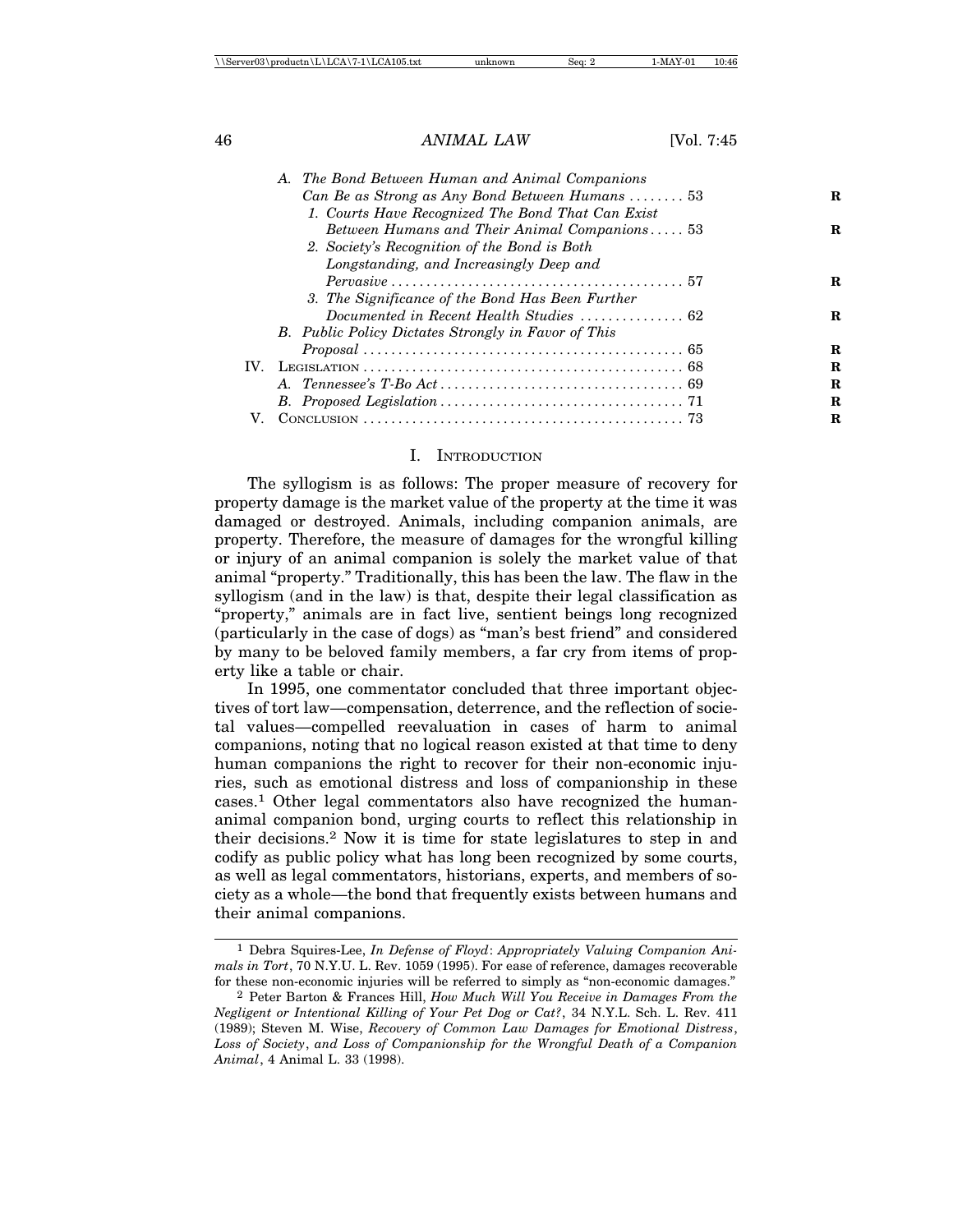This article first summarizes the development and current status of human-to-human loss of consortium/companionship claims. It then sets forth the rationale supporting legislation allowing recovery of noneconomic damages for harm to animal companions, looking to the wellrecognized and documented bond that exists between humans and their animal companions. It considers the public policy reasons for statutorily permitting recovery of such damages (whether couched in terms of emotional distress, loss of companionship, or otherwise), and addresses potential arguments against updating tort liability in this manner. Finally, it discusses recent legislation and provides a proposed approach.

#### II. HUMAN LOSS OF CONSORTIUM / LOSS OF COMPANIONSHIP

Before considering the development of these claims, a common point of reference is necessary. "Loss of consortium" originally was limited to a wife's household services, including "general usefulness, industry, and attention within the home and family."3 This concept of consortium was known as the "material" version.4 The more modern "sentimental" version later developed, focusing on a spouse's loss of affection, companionship, society,5 and sexual relations;6 although some courts have sharply criticized efforts to separate consortium into "material" and "sentimental" aspects and have treated them as indivisible.7

In cases involving parent/child, as opposed to spousal, loss of consortium, the term has been similarly defined as "the loss of love, companionship, society [and] affection," merely omitting the sexual component.8 As articulated by one court: "Sexual relations are but one element of the spouse's consortium action. The other elements—love, companionship, affection, society, comfort, services and solace—are

7 *See e*.*g*. *Montgomery v*. *Stephan*, 101 N.W.2d 227, 228 (Mich. 1960) ("[i]t would be a reckless semanticist who would assert that he was able, justifiably, to place each of the various elements of conjugal fellowship in one or the other of the suggested pigeonholes  $\ldots$ .").

<sup>3</sup> *Gail v*. *Clark*, 410 N.W.2d 662, 667 (Iowa 1987).

<sup>4</sup> *Id*. at 668; *Acuff v*. *Schmitt*, 78 N.W.2d 480, 481-82 (Iowa 1956).

<sup>5</sup> "Society" has been defined simply as "companionship" or "company." *Webster's Third New International Unabridged Dictionary of the English Language* 2162 (Philip Babcock Gove ed., 3d ed., Merriam-Webster Publisher 1986).

<sup>6</sup> *See e*.*g*. *Gail*, 410 N.W.2d at 668 ("society, comfort, and affection"); *Agis v*. *Howard Johnson Co*., 355 N.E.2d 315, 320 (Mass. 1976) (noting that underlying purpose of loss of consortium "is to compensate for the loss of the companionship, affection and sexual enjoyment of one's spouse"); *Brann v*. *Exeter Clinic*, *Inc*., 498 A.2d 334, 338 (N.H. 1985) (citing to its decision *Guevin v*. *Railroad*, 78 N.H. 289, 300 (1916), defining consortium to include three elements: "service, society and sexual intercourse," but noting recovery is "not dependent upon proving loss of service").

<sup>8</sup> *Reben v*. *Ely*, 705 P.2d 1360, 1362 (Ariz. App. 1985).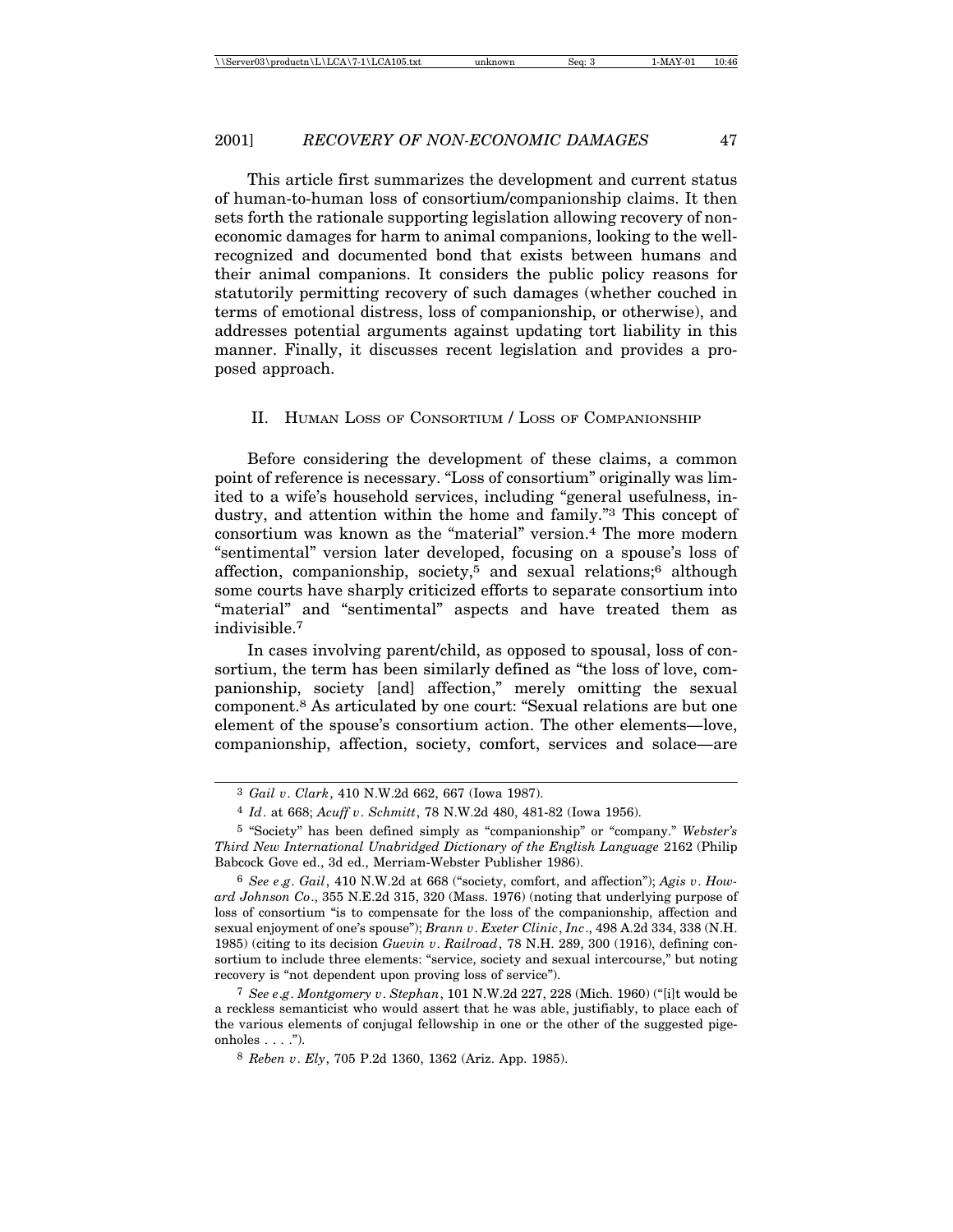similar in both [spousal and parent-child] relationships and in each are deserving of protection."9

Additionally, statutes permitting recovery for loss of "services" have been construed to encompass "consortium damages," including loss of companionship and society, but not necessarily "'grief, mental anguish or suffering;'"10 although the latter may be included as separate elements of recoverable damages.11

At common law, recovery for loss of consortium was allowed only where the spouse, or later the parent, was injured; thus, the claim would lie for the limited period between injury and death.<sup>12</sup> Currently, however, wrongful death statutes in most states take over where the common law leaves off and allow recovery for loss of consortium damages.13 Some statutes apply to cases of either wrongful injury or

11 *See e*.*g*. Nev. Rev. Stat. Ann. § 41.085 (LEXIS L. Publg. 2000) ("jury may award each person pecuniary damages for his grief or sorrow, loss of probable support, companionship, society, comfort and consortium . . .").

12 *Audubon-Exira Ready Mix*, 335 N.W.2d at 149.

13 *See e*.*g*. Haw. Rev. Stat. § 663-3 (1999) (applies to wrongful death of a "person" and includes recovery for loss of "love and affection, including loss of society, companionship, comfort, consortium or protection"); Kan. Stat. Ann. § 60-1904 (1999) (damages may be recovered for "mental anguish, suffering or bereavement," and "loss of society, companionship, comfort or protection;" but § 60-1903 caps recovery for such damages at \$250,000); Mich. Stat. Ann. § 27A.2922(6) (LEXIS L. Publg. 2000) (wrongful death of a "person;" includes recovery for loss of "society and companionship"); N.C. Gen. Stat. § 28A-18-2 (2000) (damages include compensation for loss of reasonably expected "services, protection, care and assistance of the decedent, whether voluntary or obligatory," and reasonably expected "society, companionship, comfort, guidance, kindly offices and advice"); Or. Rev. Stat.  $\S 30.020(2)(d)$  (1999) (includes recovery in an amount which "[j]ustly, fairly and reasonably compensates the decedent's spouse, children . . . and parents for pecuniary loss and for loss of the society, companionship and services of the decedent"); R.I. Gen. Laws § 10-7-1.2 (2001) (spouses entitled to damages for "loss of consortium;" children entitled to damages for loss of "parental society and companionship;" and parents entitled to loss of "the minor's society and companionship"); Wyo. Stat. Ann. § 1-38-102(c) (2000) (includes actions brought on behalf of spouse, parent, child or siblings of decedent and includes recovery for "loss of probable future companionship, society and comfort").

<sup>9</sup> *Berger v*. *Weber*, 303 N.W.2d 424, 426 (Mich. 1981); *see Williams v*. *Hook*, 804 P.2d 1131, 1132 n. 1 (Okla. 1990) (noting that "sexual relations are but one aspect of the bundle of sticks that makes up a claim for consortium" and that those referenced above should be considered in a child's loss of consortium claim).

<sup>10</sup> *Iowa-Des Moines Nat'l Bank v*. *Schwerman Trucking Co*., 288 N.W.2d 198, 204 (Iowa 1980) (quoting William L. Prosser, *Handbook of the Law of Torts* § 127, 908 (4th ed., West 1971); *see Audubon-Exira Ready Mix*, *Inc*. *v*. *Illinois Cent*. *Gulf R*.*R*. *Co*., 335 N.W.2d 148, 151-52 (Iowa 1983) (quoting *Schwerman Trucking Co*. and holding that "services" under Iowa Code § 613.15 includes parental consortium damages, without regard to whether the parent is injured or killed); *Norvell v*. *Cuyahoga County Hosp*., 463 N.E.2d 111 (Ohio App. 1983) (loss of a child's services includes loss of society, companionship, comfort, love and solace). For an example of broader language, which includes sorrow and mental anguish, *see* W. Va. Code § 55-7-6 (2000) (in wrongful death actions, "the jury shall include, but may not be limited to, damages for . . . [s]orrow, mental anguish, and solace which may include society, companionship, comfort, guidance, kindly offices and advice," as well as compensation for the reasonably expected loss of "services, protection, care and assistance").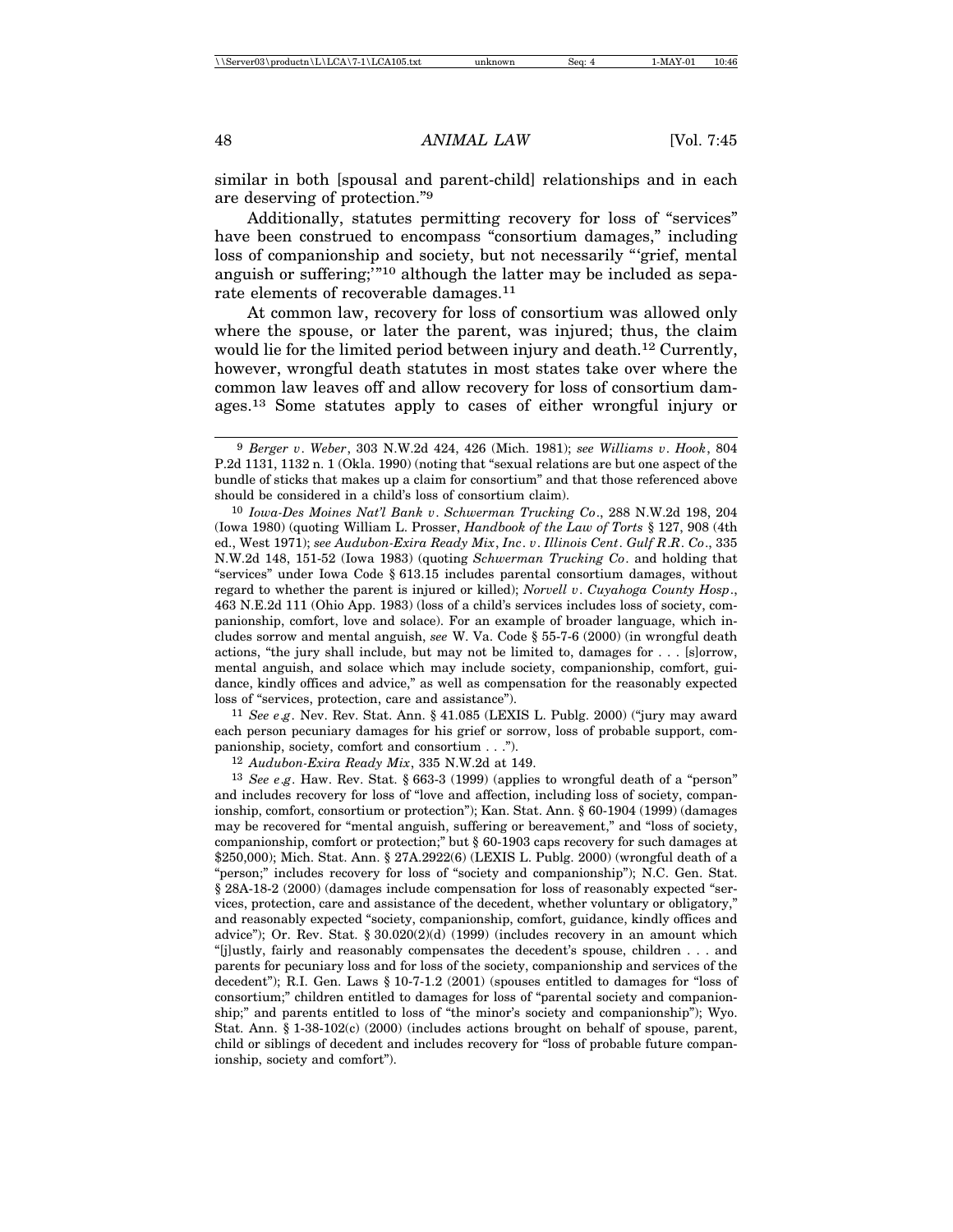death.14 Other states have enacted separate statutes applicable only to tortious injury claims.<sup>15</sup>

#### *A. Spousal Loss of Consortium*

A husband's legal right to his wife's services was first recognized in 1610, when an English court allowed a husband's cause of action for an assault on his wife "*per quod consortium . . . amisit*," which has been translated to "whereby he lost the company of his wife."16 The legal status of the wife at that time was generally analogous to that of a servant, as chattel or property of her husband.<sup>17</sup>

By the 1970s, a majority of states recognized a wife's cause of action for loss of consortium, thereby permitting either spouse to sue for loss of the other's love, society, affection, and/or sexual relations.18 By 1983, nearly every state recognized such claims, either by statute or case law.<sup>19</sup>

Countering concerns over expanding tort liability in this manner, courts rejected arguments that recognition of this cause of action would necessarily require the same recognition of other relationships and correspondingly place greater burdens on the courts. Courts committed to "proceed from case to case with discerning caution."<sup>20</sup>

18 Nancy C. Osborne, Student Author, *Loss of Consortium*: *Paradise Lost*, *Paradise Regained*, 15 Cumb. L. Rev. 179, 179 (1985); Kevin Lindsey, Student Author, *A More Equitable Approach to Loss of Spousal Consortium*, 75 Iowa L. Rev. 713, 714 (1990).

19 Martin S. Amick, Student Author, *Who Should Recover For Loss of Consortium?*, 35 Me. L. Rev. 295, 295-96 & n. 4 (1983); *see Am. Export Lines*, *Inc*. *v*. *Alvez*, 446 U.S. 274, 284-85 n. 11 (1980) (listing the forty-two jurisdictions which at that time permitted the claim of spousal loss of consortium).

20 *Diaz v*. *Eli Lilly & Co*., 302 N.E.2d 555, 563 (Mass. 1973).

<sup>14</sup> *See e*.*g*. N.D. Cent. Code § 32-03.2-04 (2000) (applies to "wrongful death or injury to [a] person" and allows compensation for noneconomic damages arising from "mental anguish, emotional distress . . . loss of society and companionship, loss of consortium . . . and other nonpecuniary damage").

<sup>15</sup> *See e*.*g*. R.I. Gen. Laws § 9-1-41 (2000) (analogous to Rhode Island's wrongful death statute, R.I. Gen. Laws § 10-7-1.2).

<sup>16</sup> *Guy v*. *Livesey*, 79 Eng. Rep. 428 (K.B. 1618); *Black's Law Dictionary* 1162 (Bryan A. Garner ed., 7th ed., West 1999); *see* F. Warren Hughes, Student Author, *Loss of Consortium in North Carolina*: *Back Into the Mainstream of American Legal Thought*, 12 N.C.C. L.J. 488 (1981).

<sup>17</sup> *Montgomery v*. *Stephan*, 101 N.W.2d 227, 230 (Mich. 1960) (noting that historically a woman's "legal nonexistence" and her "degraded position" was as "a combination vessel, chattel, and household drudge"); *Lynch v*. *Knight*, 11 Eng. Rep. 854, 863 (K.B. 1861) (loss of consortium sustained by the husband was the deprivation of the "assistance of the wife in the conduct of the household and in the education of his children"); *Theama ex rel*. *Bichler v*. *City of Kenosha*, 344 N.W.2d 513, 515 (Wis. 1984) (noting "archaic common law doctrine that upon marriage, the woman assumed the status of a chattel and was legally nonexistent"); *see generally* Margaret Thornton, *Loss of Consortium*: *Inequality Before the Law*, 10 Sydney L. Rev. 259 (1984).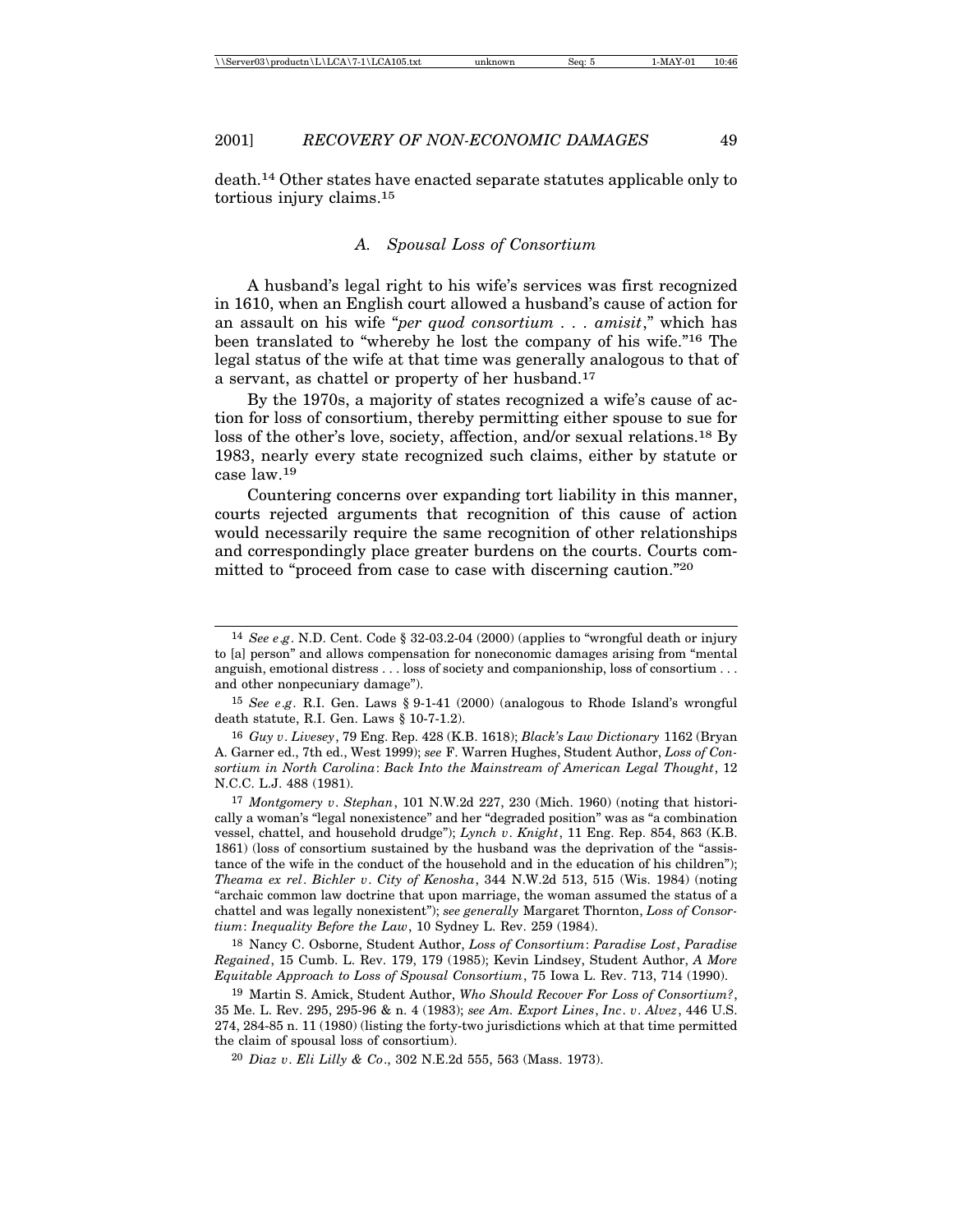#### *B. A Child's Recovery for Parental Injury or Death*

Before 1977, no jurisdiction in the United States recognized common law loss of parental consortium as a viable claim or element of recoverable damages.21 By the early 1980s, numerous legal commentators supported recognition of an independent cause of action for loss of parental consortium.22 Advocates maintained that recognition of such an action was "mandated by logic, compassion, and modern sensitivity to the independent identity of the child, the importance of family relationships, and the fairness of compensating persons injured by another's negligent conduct."23 Gradually, a small but growing number of courts allowed recovery.24 As noted by the Oklahoma Supreme Court, even those jurisdictions declining to recognize the cause of action had acknowledged that "the child suffers a real and serious loss when a parent is injured, and that because of the erosion of the traditional concept of a child as a chattel, lack of precedents may be a poor excuse to refuse to acknowledge the cause of action."25 By early 1997, a total of sixteen state courts had recognized a child's claim for loss of parental consortium.<sup>26</sup>

25 *Williams*, 804 P.2d at 1134-35 (citations omitted).

26 *See Giuliani v*. *Guiler*, 951 S.W.2d 318, 319-20 (Ky. 1997) (noting this claim is the reciprocal of a parent's claim for loss of a child's consortium, which had been recognized by the state legislature; and expressly noting it arises from common law rather than

<sup>21</sup> Lauren E. Handler, *Parental Consortium Loss Becoming a Viable Claim*, 135 N.J.L.J. 541, Supp. 21 (Oct. 4, 1993).

<sup>22</sup> *See e*.*g*. *Rosen ex rel*. *Rosen v*. *Zorzos*, 449 S.2d 359, 363 n. 8 (Fla. Dist. App. 1984) (citing to numerous law review articles in support); *Theama ex rel*. *Bichler*, 344 N.W.2d at 514. In light of conflict among several Florida appellate courts at that time, the appellate court in *Rosen ex rel*. *Rosen v*. *Zorzos* certified the question to the Florida Supreme Court, wherein the majority deferred to the legislature on this issue. *Zorzos v*. *Rosen ex rel*. *Rosen*, 467 S.2d 305 (Fla. 1985).

<sup>23</sup> *Berger v*. *Weber*, 303 N.W.2d 424, 429 (Mich. 1981).

<sup>24</sup> *See e*.*g*. *Hibpshman v*. *Prudhoe Bay Supply*, *Inc*., 734 P.2d 991 (Alaska 1987) (child's claim for injury to, rather than death of, parent); *Villareal v*. *State*, 774 P.2d 213 (Ariz. 1989) (child's claim for injury to, rather than death of, parent); *Dearborn Fabricating & Engr*. *Corp*. *v*. *Wickham*, 532 N.E.2d 16 (Ind. App. 1988) (child's claim for injury to, rather than death of, parent); *Audubon-Exira Ready Mix*, 335 N.W.2d 148 (in a wrongful death case, where one statute permitted suits by parents for "actual loss of services, companionship and society resulting from injury to or death of a minor child" and another allowed a child's claim where the parent was merely injured, the court concluded the legislature did not intend to withhold such a claim where the parent was killed); *Ferriter v*. *Daniel O'Connell's Sons*, *Inc*., 413 N.E.2d 690 (Mass. 1980) (first case recognizing child's loss of consortium claim for nonfatal injuries to parent); *Berger*, 303 N.W.2d 424; *Hay v*. *Med*. *Ctr*. *Hosp*. *of Vt*., 496 A.2d 939 (Vt. 1985) (minor child's claim where parent was allegedly permanently comatose); *Williams v*. *Hook*, 804 P.2d 1131 (Okla. 1990) (injury); *Reagan v*. *Vaughn*, 804 S.W.2d 463, 467 (Tex. 1990) (where parent is injured, child may recover "such non-pecuniary damages as loss of the parent's love, affection, protection, emotional support, services, companionship, care, and society"); *Ueland v*. *Reynolds Metals Co*., 691 P.2d 190 (Wash. 1984) (damages or recovery expressly not limited to minor children; injury to, rather than death of, parent); *Belcher v*. *Goins*, 400 S.E.2d 830 (W. Va. 1990) (injury); and *Theama ex rel*. *Bichler*, 344 N.W.2d 513 (minor children; injury to parent).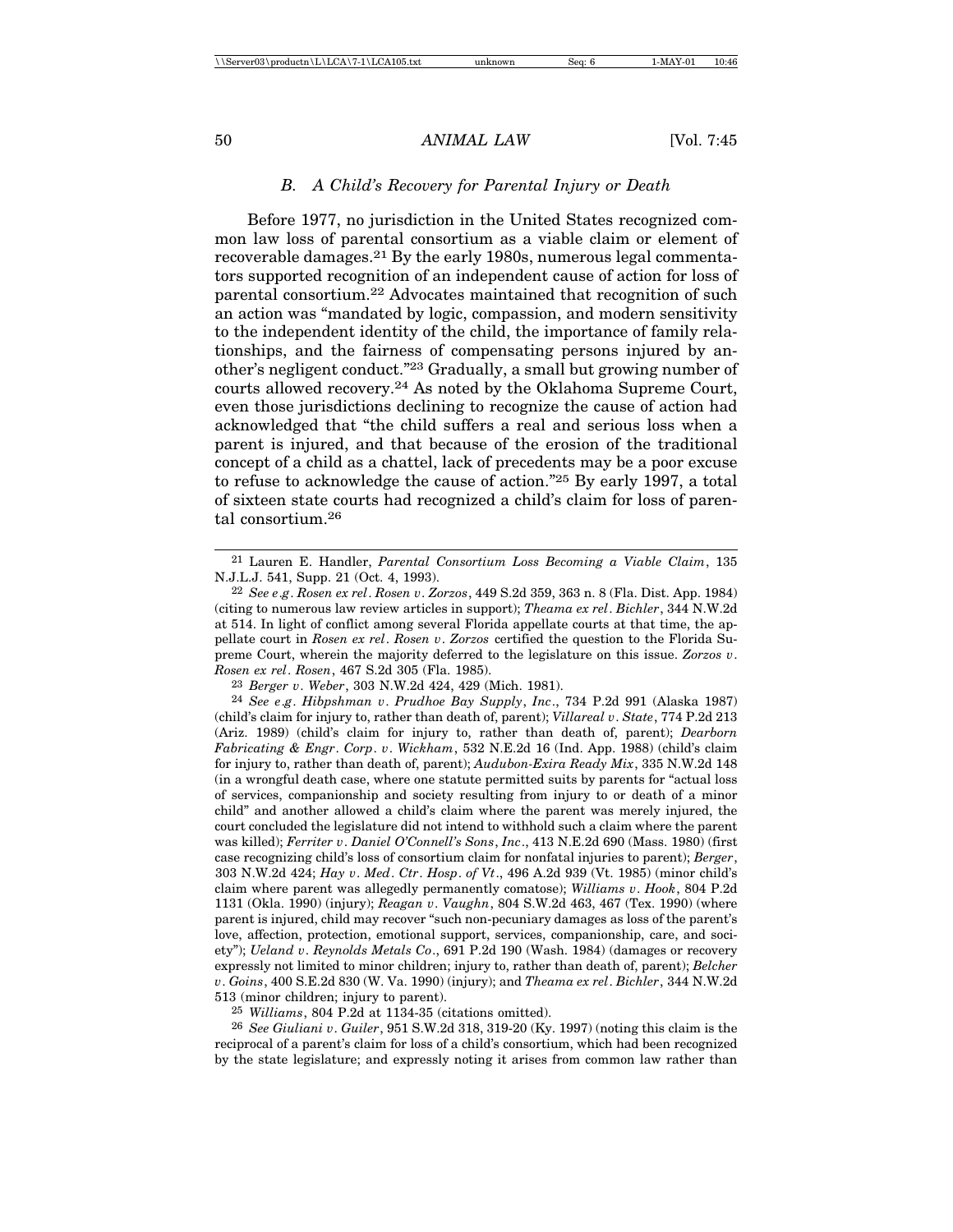The Arizona Supreme Court did not hesitate to fill the void. "'When we find that the common law or 'judge-made law' is unjust or out of step with the times, we have no reluctance to change it.'"<sup>27</sup>

"The common law of today is not a frozen mold of ancient ideas, but such law i[s] active and dynamic and thus changes with the times and growth of society to meet its needs. In *Troue v*. *Marker* [253 Ind. 284, 290, 252 N.E.2d 800, 804 (1969)], Judge Arterburn further admonished that the 'common law must keep pace with changes in our society.' Where the reasoning advanced for retention of a common law doctrine is judicially unsound, and where there are no legislative barriers, this Court will abrogate common law doctrine."28

On the other hand, some courts have declined to allow the claim, looking instead to the legislature.29

In addition to judicial precedents in tortious injury or death cases, wrongful death statutes in most states permit recovery of some form of non-economic damages in cases of parental death.30

#### *C. A Parent's Claim For Loss of a Child's Consortium*

The same dynamic can be seen in the development of loss of companionship cases wherein parents have sought recovery for a child's injury or death. In an early, seminal case, the Wisconsin Supreme Court noted the historical father-child relationship, and concluded that "today's relationship between parents and children is, or should be, more than that between master and servant,"<sup>31</sup> such that a parent's claim for loss of a child's "aid, comfort, society and companionship" may be maintained where the minor child has been injured.<sup>32</sup> By 1988, a growing number of states were recognizing this claim.<sup>33</sup>

28 *Dearborn Fabricating & Engr*. *Corp*. 532 N.E.2d at 17-18 (recognizing child's loss of consortium claim where parent was negligently injured) (citations omitted).

29 *See e*.*g*. *Lee v*. *Colo*. *Dept*. *of Health*, 718 P.2d 221, 234 n. 11 (Colo. 1986); *Durepo v*. *Fishman*, 533 A.2d 264, 265 (Me. 1987); *Zorzos*, 467 S.2d 305.

30 *See e*.*g*. Fla. Stat. Ann. § 768.21(3) (West 1999) (includes damages for "lost parental companionship, instruction, and guidance and for mental pain and suffering"); Haw. Rev. Stat. § 663-3; Kan. Stat. Ann. § 60-1904; Mich. Stat. Ann. § 27A.2922(6); N.C. Gen. Stat. § 28A-18-2; Or. Rev. Stat. § 30.020(2)(d); R.I. Gen. Laws § 10-7-1.2 (2001); Wyo. Stat. Ann. § 1-38-102(c); N.D. Cent. Code § 32-03.2-04.

31 *Shockley v*. *Prier*, 225 N.W.2d 495, 500 (Wis. 1975).

32 *Id*. at 501.

statute); *Pence v*. *Fox*, 813 P.2d 429 (Mont. 1991); *Romero v*. *Byers*, 872 P.2d 840 (N.M. 1994); *Hibpshman*, 734 P.2d 991; *Villareal*, 774 P.2d 213; *Dearborn Fabricating & Engr*. *Corp*., 532 N.E.2d 16; *Audubon-Exira Ready Mix*, 335 N.W.2d 148; *Ferriter*, 413 N.E.2d 690; *Berger*, 303 N.W.2d 424; *Hay*, 496 A.2d 939; *Williams*, 804 P.2d 1131; *Reagan*, 804 S.W.2d 463; *Ueland*, 691 P.2d 190; *Belcher*, 400 S.E.2d 830; and *Theama ex rel*. *Bichler*, 344 N.W.2d 513.

<sup>27</sup> *Villareal*, 774 P.2d at 216 (quoting from *City of Glendale v*. *Bradshaw*, 503 P.2d 803, 805 (Ariz. 1972) allowing loss of consortium for injury to parent).

<sup>33</sup> *See Reben v*. *Ely*, 705 P.2d 1360 (Ariz. App. 1985) (minor child injured); *Yordon v*. *Savage*, 279 S.2d 844 (Fla. 1973) (minor child injured); *Bullard v*. *Barnes*, 468 N.E.2d 1228 (Ill. 1984) (death of minor child); *Ballweg v*. *City of Springfield*, 499 N.E.2d 1373 (Ill. 1986) (death of adult daughter); *Dymek v*. *Nyquist*, 469 N.E.2d 659 (Ill. App. 1984)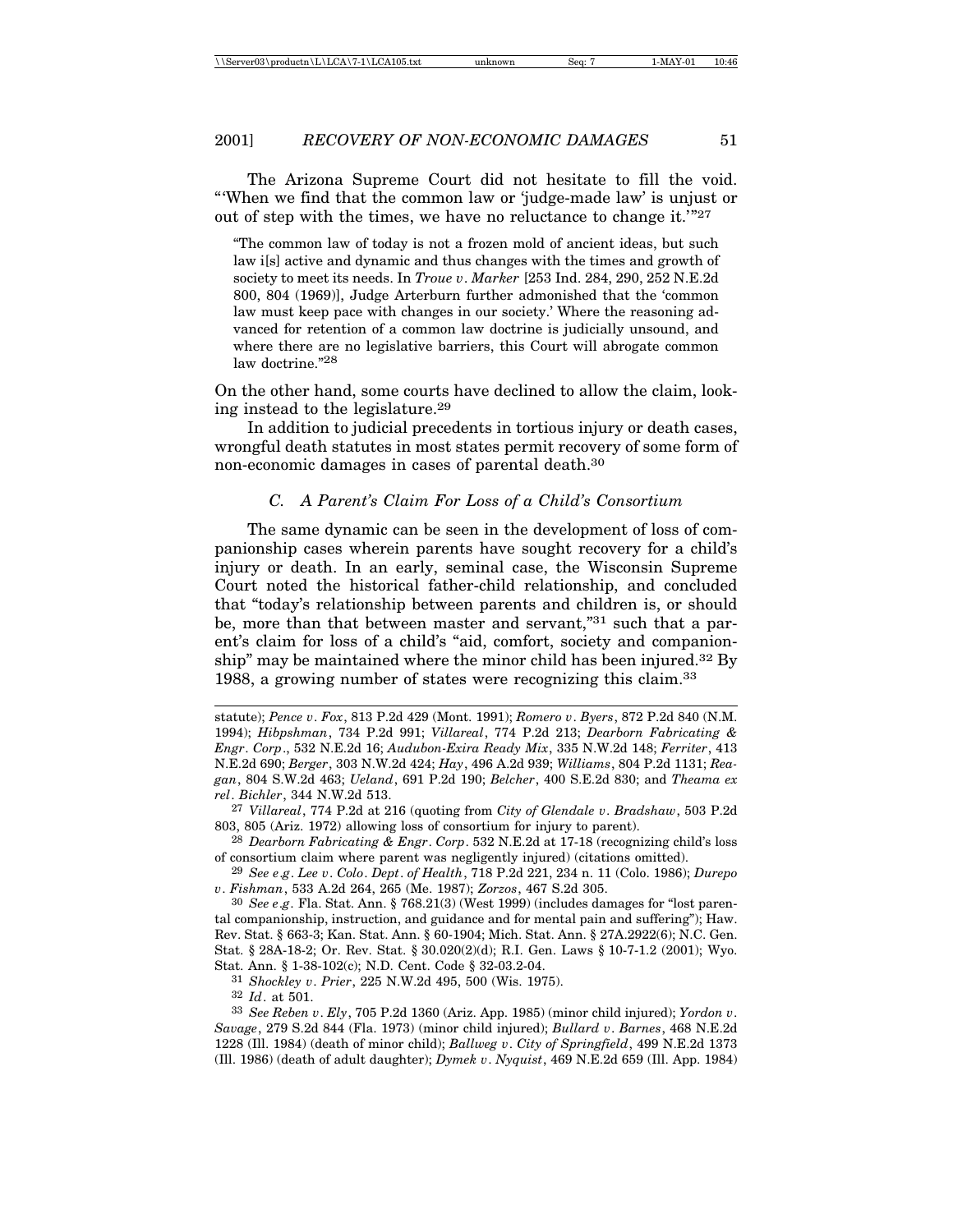On the other hand, several courts, including the Michigan and California Supreme Courts, deferred to the state legislature.<sup>34</sup> In 1977, California declined to recognize the cause of action in *Baxter v*. Superior Court,<sup>35</sup> relying upon its holding earlier that year that a child had no cause of action for the negligently caused loss of his parent's affection and society.36 Commentators and courts in other jurisdictions have questioned the viability of *Baxter* and *Borer* in light of judicial and legislative developments across the country since 1977.37 Yet, although the California Supreme Court has not recently addressed this issue, it has cited approvingly to its rationale in *Borer* in declining to expand tort liability in other contexts, thus leaving these issues to the legislature.38 Significantly, parental loss of companionship claims are allowed by statute in most states, particularly in cases of wrongful death.39

34 *See e*.*g*. *Sizemore v*. *Bruce K*. *Smock & Peter Alumbaugh*, *Inc*., 422 N.W.2d 666 (Mich. 1988) (personal injury action).

35 563 P.2d 871 (Cal. 1977).

36 *Borer v*. *Am*. *Airlines*, *Inc*., 563 P.2d 858 (Cal. 1977).

37 *See e*.*g*. *Hibpshman*, 734 P.2d at 992 (noting that *Borer* "rests in part on grounds which are no longer valid," since that court described the issue as "'a wholly new cause of action, unsupported by statute or precedent.'" The dissenting judge in *Borer* pointed out that *Borer* rested "in its entirety on policy arguments which the [same] court had previously . . . rejected in establishing a wife's right to sue for loss of spousal consortium" (citations omitted); *Reben v*. *Ely*, 705 P.2d 1360, 1364 (Ariz. App. 1985) (noting that California had not dealt with the issue since 1977, the Arizona court presumed California had not subsequently been presented with the question; the court would not speculate as to what the California Supreme Court would do if again presented with the issue); *Giuliani v*. *Guiler*, 951 S.W.2d 318, 319-20 (Ky. 1997) (noting that rationale for 1977 Kentucky case no longer existed in light of case law and statutory developments since that time, including six jurisdictions that, in recognizing the cause of action, had reversed previous decisions to the contrary).

38 *See e*.*g*. *Thing v*. *La Chusa*, 771 P.2d 814 (Cal. 1989) (no recovery of emotional distress damages where mother was not present at scene of son's accident; analogizing parent/child loss of consortium cases to negligent infliction of emotional distress, court cited approvingly to the rationale of *Borer*); *Potter v*. *Firestone Tire & Rubber Co*., 863 P.2d 795 (Cal. 1993) (plaintiffs sought recovery of emotional distress damages for fear of cancer from exposure to toxic substances; court cited to and agreed with *Borer* and *Thing* regarding concerns over "societal cost" in allowing emotional distress compensation).

39 *See e*.*g*. Idaho Code § 5-310 (1999) (applicable to action for injury to unmarried minor child; interpreted in *Hayward v*. *Yost*, 242 P.2d 971, 977 (Idaho 1952), to include loss of protection, comfort, society, and companionship); Ind. Code Ann. § 34-23-2-1 (1999) (damages recoverable for loss of child's services, love, and companionship); Iowa R. Civ. P. 8 (1999) (parents may sue for "actual loss of services, companionship and society resulting from injury to or death of a minor child"); Ky. Rev. Stat. Ann. § 411.135

<sup>(</sup>psychiatric treatment allegedly "brainwashing" minor child); *First Trust Co*. *of N*.*D*. *v*. *Scheels Hardware & Sports Shop*, *Inc*., 429 N.W.2d 5, 11 (N.D. 1988) (personal injury action; noting North Dakota's wrongful death statute allowed recovery for "'mental anguish, emotional distress' . . . 'loss of society and companionship' . . . 'and other nonpecuniary damage'"); *Norvell*, 463 N.E.2d 111 (based on Ohio's wrongful death statute, court allowed same recovery for tortious injury); *Shockley v*. *Prier*, 225 N.W.2d at 501 ("a parent may maintain an action for loss of aid, comfort, society and companionship of an injured minor child against a negligent tort-feasor . . .").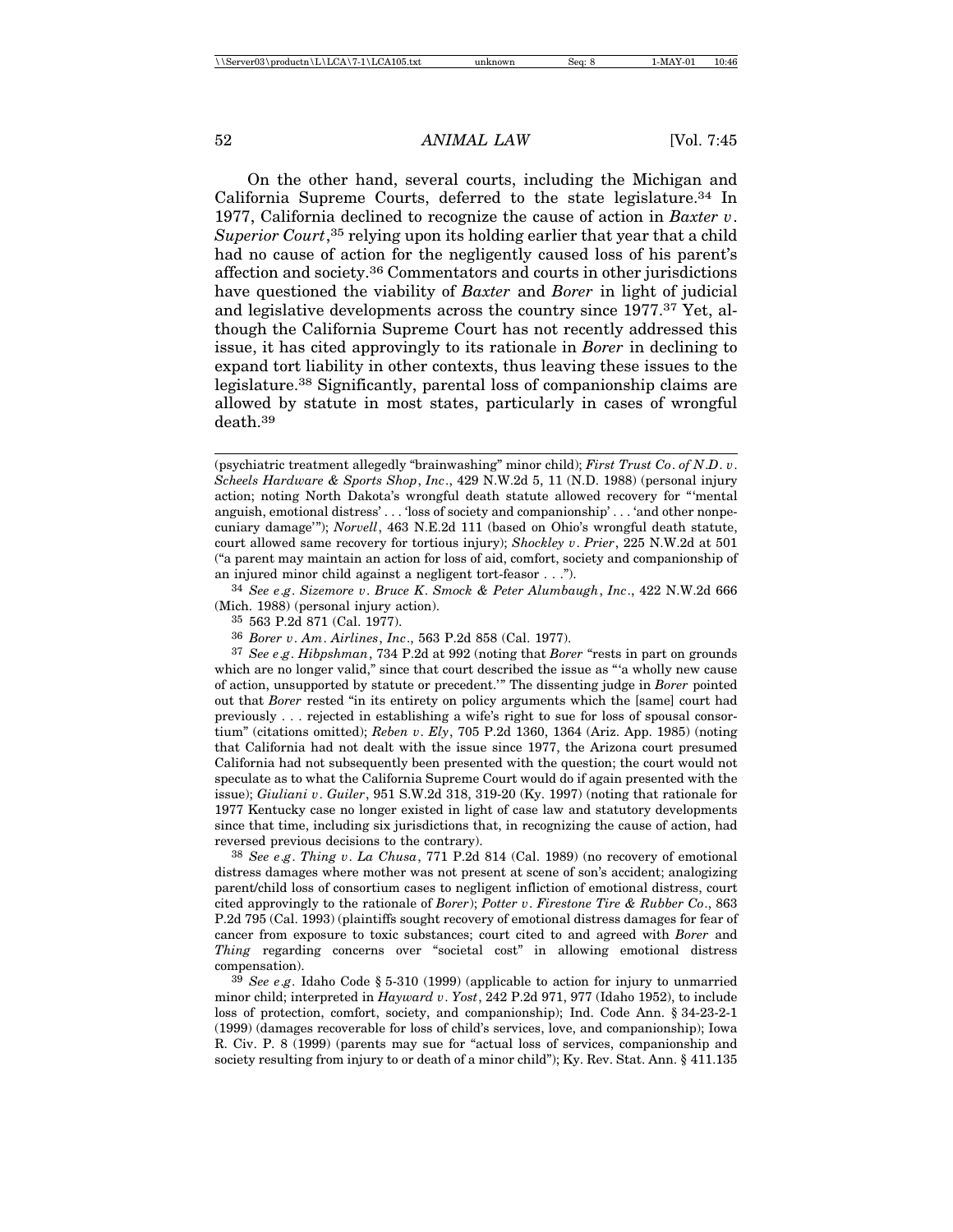As is evident from the foregoing, development of tort liability with respect to loss of human companionship claims has been a gradual process. Along the way, detractors have raised concerns about opening the "floodgates of litigation" and thereby straining judicial resources and other economic sectors. As with other advancements in the law, such fears have not been realized. Despite the concern of spawning "'litigation almost without end,'"40 some courts have been willing to modify existing common law to reflect progressing societal views, while others have stepped back and deferred to the legislature regarding such public policy issues. In any event, there is no dispute that the legislature can and must step in where society's values at a given time are not reflected in existing laws.

III. RATIONALE SUPPORTING LEGISLATION ALLOWING RECOVERY OF NON-ECONOMIC DAMAGES FOR HARM TO ANIMAL COMPANIONS

This section provides the reasons why state legislatures, in tort liability statutes, should provide for the recovery of non-economic damages for harm to companion animals. This is accomplished by first examining the strong bond between humans and their animal companions as recognized by the courts, society at large, and the medical profession. The second part of this section explains how authorizing damages for this area of human suffering supports the public policies of compensating victims, affirming the values of society, and deterring wrongful conduct.

#### *A. The Bond Between Human and Animal Companions Can Be as Strong as Any Bond Between Humans*

### *1. Courts Have Recognized The Bond That Can Exist Between Humans and Their Animal Companions*

Beyond dispute, human beings have long enjoyed an abiding and cherished association with their household animals.41

<sup>(</sup>LEXIS L. Publg. 2000) (applies to death of minor child and includes "loss of affection and companionship"); Utah Code Ann. § 78-11-6 (1999) (in wrongful death actions for the death of a child, recoverable damages include "loss for intangible injuries such as loss of society, love, companionship, protection, and affection"); Wash. Rev. Code Ann. § 4.24.010 (2000) (in actions for wrongful injury or death of minor child, recoverable damages include compensation for "loss of love and companionship of the child" and for injury to or destruction of the parent-child relationship); Haw. Rev. Stat. § 663-3; Kan. Stat. Ann. § 60-1904; Mich. Stat. Ann. § 27A.2922(6); N.C. Gen. Stat. § 28A-18-2; Or. Rev. Stat. § 30.020(2)(d); R.I. Gen. Laws § 10-7-1.2; Wyo. Stat. Ann. § 1-38-102(c); N.D. Cent. Code § 32-03.2-04.

<sup>40</sup> *Salin v*. *Kloempken*, 322 N.W.2d 736, 739 (Minn. 1982) (quoting approvingly from *Eschenbach v*. *Benjamin*, 263 N.W. 154, 155-56 (Minn. 1935)).

<sup>41</sup> *Nahrstedt v*. *Lakeside Village Condo*. *Assn*., 878 P.2d 1275, 1292 (Cal. 1994) (Arabian, J., dissenting). Although the majority in *Nahrstedt* disagreed with Justice Arabian on the narrow issue ultimately decided, *i.e.* the enforceability of a condominium association's restrictive covenants concerning pets, it made statements on the subject of animal companionship similar to and summarizing those quoted here. *Id*. at 1278.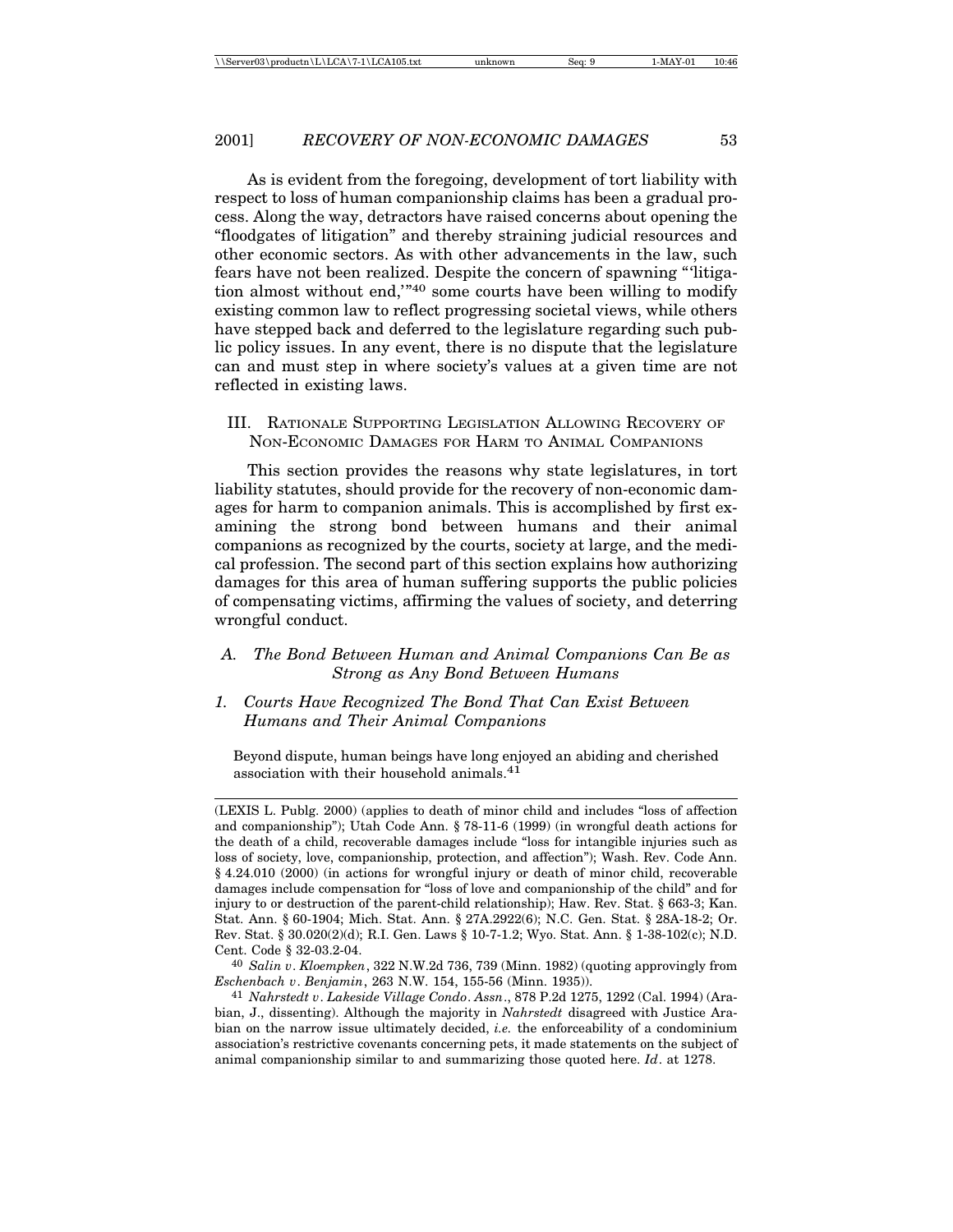. . .

In addition to these historical and cultural references, the value of pets in daily life is a matter of common knowledge and understanding as well as extensive documentation. People of all ages, but particularly the elderly and the young, enjoy their companionship. Those who suffer from serious disease or injury and are confined to their home or bed experience a therapeutic, even spiritual, benefit from their presence. Animals provide comfort at the death of a family member or dear friend, and for the lonely can offer a reason for living when life seems to have lost its meaning. In recognition of these benefits, both Congress and the state Legislature have expressly guaranteed that elderly and handicapped persons living in public-assistance housing cannot be deprived of their pets. (12 U.S.C. § 1701r-1; Health & Saf. Code, § 19901.) Not only have children and animals always been natural companions, children learn responsibility and discipline from pet ownership while developing an important sense of kindness and protection for animals. Single adults may find certain pets can afford a feeling of security. Families benefit from the experience of sharing that having a pet encourages. While pet ownership may not be a fundamental right as such, unquestionably it is an integral aspect of our daily existence, which cannot be lightly dismissed and should not suffer unwarranted intrusion into its circle of privacy.42

In *Brousseau v*. *Rosenthal*, 43 the court considered the fair measure of damages where the negligence of a veterinarian's boarding kennel caused the death of the plaintiff's dog.

Although the courts have been reluctant to award damages for the emotional value of an injured animal, the court must assess the dog's actual value to the owner in order to make the owner whole. The court finds that plaintiff has suffered a grievous loss. The dog was given to her when it was a puppy in August, 1970 shortly after plaintiff lost her husband. To this retired woman who lived alone, this pet was her sole and constant companion. Plaintiff testified that she experienced precisely the kind of psychological trauma associated with the loss of a pet that has received increased recent public attention. As loss of companionship is a long-recognized element of damages in this State the court must consider this as an element of the dog's actual value to this owner.

Resisting the temptation to romanticize the virtues of a "human's best friend," it would be wrong not to acknowledge the companionship and protection that Ms. Brousseau lost with the death of her canine companion of eight years. The difficulty of pecuniarily measuring this loss does not absolve defendant of his obligation to compensate plaintiff for that loss, at least to the meager extent that money can make her whole.<sup>44</sup>

. . .

<sup>42</sup> *Id*. at 1295 (footnotes omitted).

<sup>43</sup> 443 N.Y.S.2d 285 (N.Y.C. Civ. Ct. N.Y. County 1980).

<sup>44</sup> *Id*. at 286-87 (citations omitted); *see Skaggs v*. *Wal-Mart Stores East*, *Inc*., No. 98C12954, slip op. at 2 (Ky. Cir. Ct., Div. 5, Jefferson County Apr. 19, 2000) ("the fair market value standard falls far short of fair compensation for the loss of a companion animal") (citations omitted).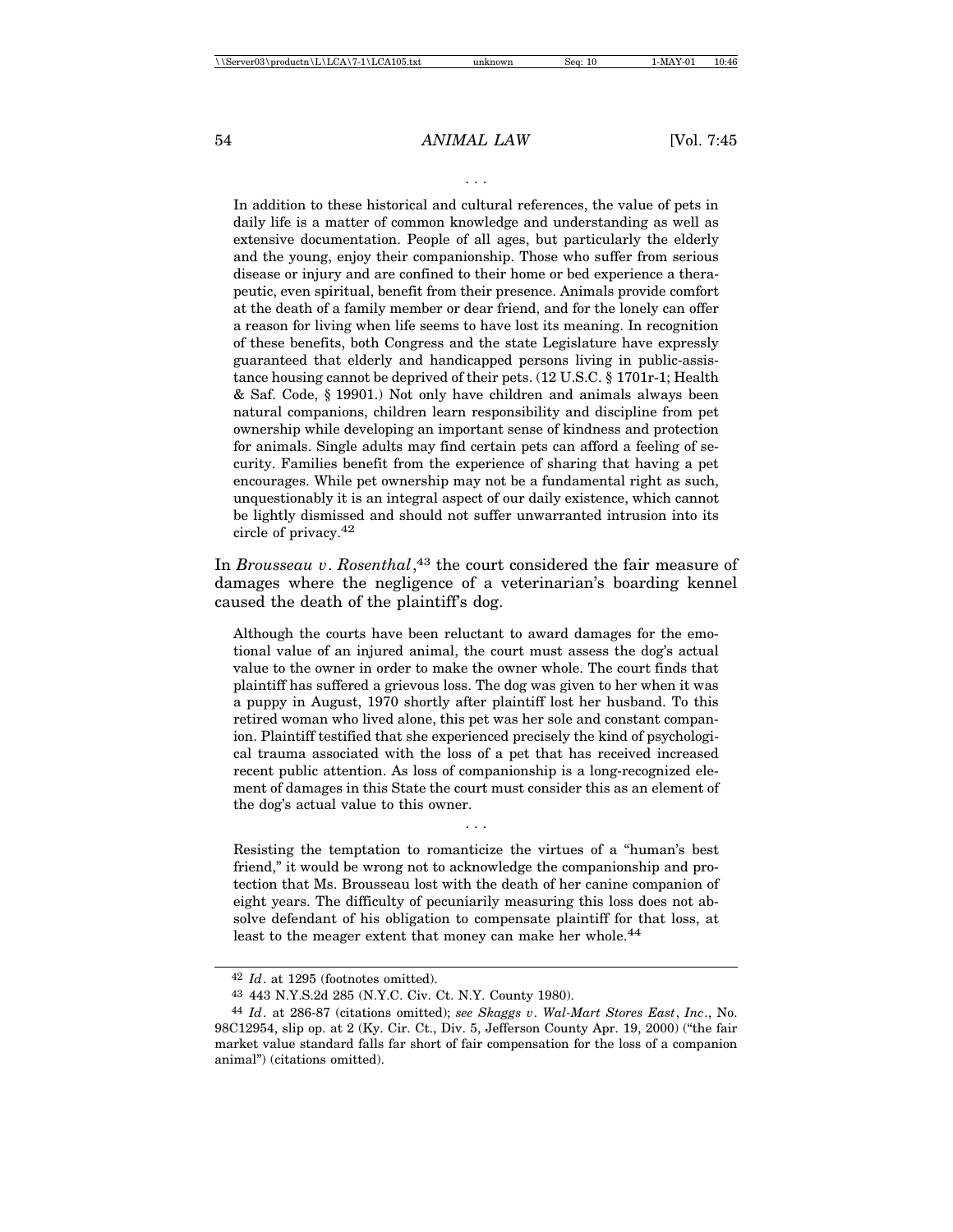Although animals may be "property" under the law, members of the judiciary have recognized there necessarily is and must be a distinction between inanimate objects such as furniture, cars, or articles of clothing, and sentient beings such as companion animals. In *Bueckner v*. *Hamel*, 45 the court examined a case in which a cherished family dog had been shot to death.

As I have observed above, *Porras* did not involve domestic pets, but real property. Real property, although highly prized, does not have characteristics that can make it a widely recognized member of the family. It is common knowledge among pet owners that the death of a beloved dog or cat (or other domestic animal) can be a great loss. This is true even if that loss is the result of a prolonged illness or of an automobile accident rather than an intentional shooting as in the present case.

. . .

Scientific research has provided a wealth of understanding to us that we cannot rightly ignore. We now know that mammals share with us a great many emotive and cognitive characteristics, and that the higher primates are very similar to humans neurologically and genetically. It is not simplistic, ill-informed sentiment that has led our society to observe with compassion the occasionally televised plight of stranded whales and dolphins. It is, on the contrary, a recognition of a kinship that reaches across species boundaries.

The law must be informed by evolving knowledge and attitudes. Otherwise, it risks becoming irrelevant as a means of resolving conflicts. Society has long since moved beyond the untenable Cartesian view that animals are unfeeling automatons and, hence, *mere* property. The law should reflect society's recognition that animals are sentient and emotive beings that are capable of providing companionship to the humans with whom they live. In doing so, courts should not hesitate to acknowledge that a great number of people in this country today treat their pets as family members. Indeed, for many people, pets are the *only* family members they have.

Losing a beloved pet is not the same as losing an inanimate object, however cherished it may be. Even an heirloom of great sentimental value, if lost, does not constitute a loss comparable to that of a living being. This distinction applies even though the deceased living being is a nonhuman.

. . .

As stated above, I concur in the analysis and disposition of the majority opinion. I hasten to add, however, that testimony that an animal is a beloved companion should generally be considered sufficient to justify a finding of damages well beyond the market value of the animal and its yetunborn progeny.46

In *Corso v. Crawford Dog and Cat Hospital*, *Inc.*,<sup>47</sup> the defendant, after euthanizing the plaintiff's dog, was to deliver the dog's remains in a casket for a funeral the plaintiff had planned. Instead, the defendant improperly disposed of the dog and delivered the casket with the

<sup>45</sup> 886 S.W.2d 368, 376-78 (Tex. App. 1994) (Andell, J., concurring).

<sup>46</sup> *Id*. (citations omitted).

<sup>47</sup> 415 N.Y.S.2d 182 (N.Y.C. Civ. Ct. Queens County 1979).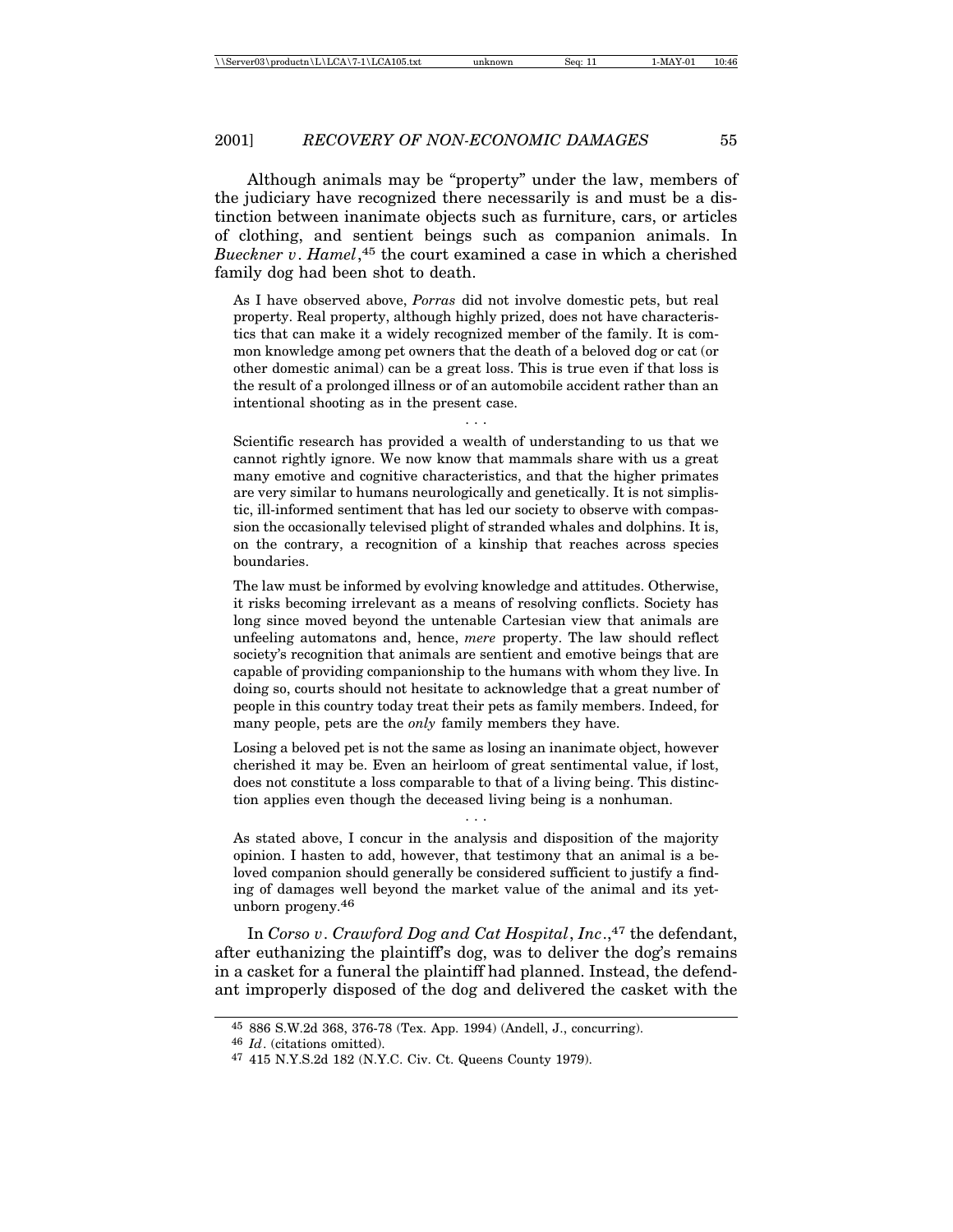body of a dead cat inside, which the plaintiff discovered at the funeral home. The court concluded that an actionable tort had been committed and that the plaintiff was entitled to damages beyond the dog's market value.

In ruling that a pet such as a dog is not just a thing I believe the plaintiff is entitled to damages beyond the market value of the dog. A pet is not an inanimate thing that just receives affection; it also returns it. I find that plaintiff Ms. Corso did suffer shock, mental anguish and despondency due to the wrongful destruction and loss of the dog's body.

She had an elaborate funeral scheduled and planned to visit the grave in the years to come. She was deprived of this right.

This decision is not to be construed to include an award for the loss of a family heirloom which would also cause great mental anguish. An heirloom while it might be the source of good feelings is merely an inanimate object and is not capable of returning love and affection. It does not respond to human stimulation; it has no brain capable of displaying emotion which in turn causes a human response. Losing the right to memorialize a pet rock, or a pet tree or losing a family picture album is not actionable. But a dog – that is something else. To say it is a piece of personal property and no more is a repudiation of our humaneness. This I cannot accept.<sup>48</sup>

In *In re Estate of Howard H*. *Brand*, 49 the decedent's will directed that his horses and his Cadillac be destroyed upon his death. The public responded to the horses' impending deaths with outrage, and the court refused to enforce that part of the provision.

Courts in other jurisdictions have also recognized the distinction between companion animals and other forms of personal property in landlord tenant cases, tort actions, and even divorce decrees. The mere fact that this court has received more than fifty letters from citizens across the nation concerned about the outcome of this case, and not a single communication addressing Mr. Brand's desired destruction of his perfectly good Cadillac, underscores the point.50

Other courts have taken the same approach. In *Smith v. Avanzino*, 51 a will provided for the destruction of the testator's dog, Sido. The state legislature stepped in to assure that no harm would come to the

<sup>48</sup> *Id*. at 183; *see generally Animal Hosp*. *of Elmont*, *Inc*. *v*. *Gianfrancisco*, 418 N.Y.S.2d 992, 992-93 (Dist. Ct., 2d Dist., Nassau County 1979) (characterizing an animal companion as a "four-legged member of the family"); *O'Brien v*. *Exotic Pet Warehouse*, *Inc*., N.Y.L.J. 25 (Westchester County City Ct. of Yonkers Torts Oct. 5, 1999); *Brock v. Rowe* (Or Cir. Ct., Wash. County Feb. 8, 2001); *Campbell v*. *Animal Quarantine Station*, 632 P.2d 1066 (Haw. 1981); *Knowles Animal Hosp*., *Inc*. *v*. *Wills*, 360 S.2d 37 (Fla. Ct. App. 1978).

<sup>49</sup> No. 28473 (Vt. Prob. Ct., Chittenden County Mar. 17, 1999).

<sup>50</sup> *Id*. (footnotes omitted).

<sup>51</sup> No. 225-698 (Cal. Super. Ct., S.F. City & County June 17, 1980) (commonly known as the "*Sido*" case).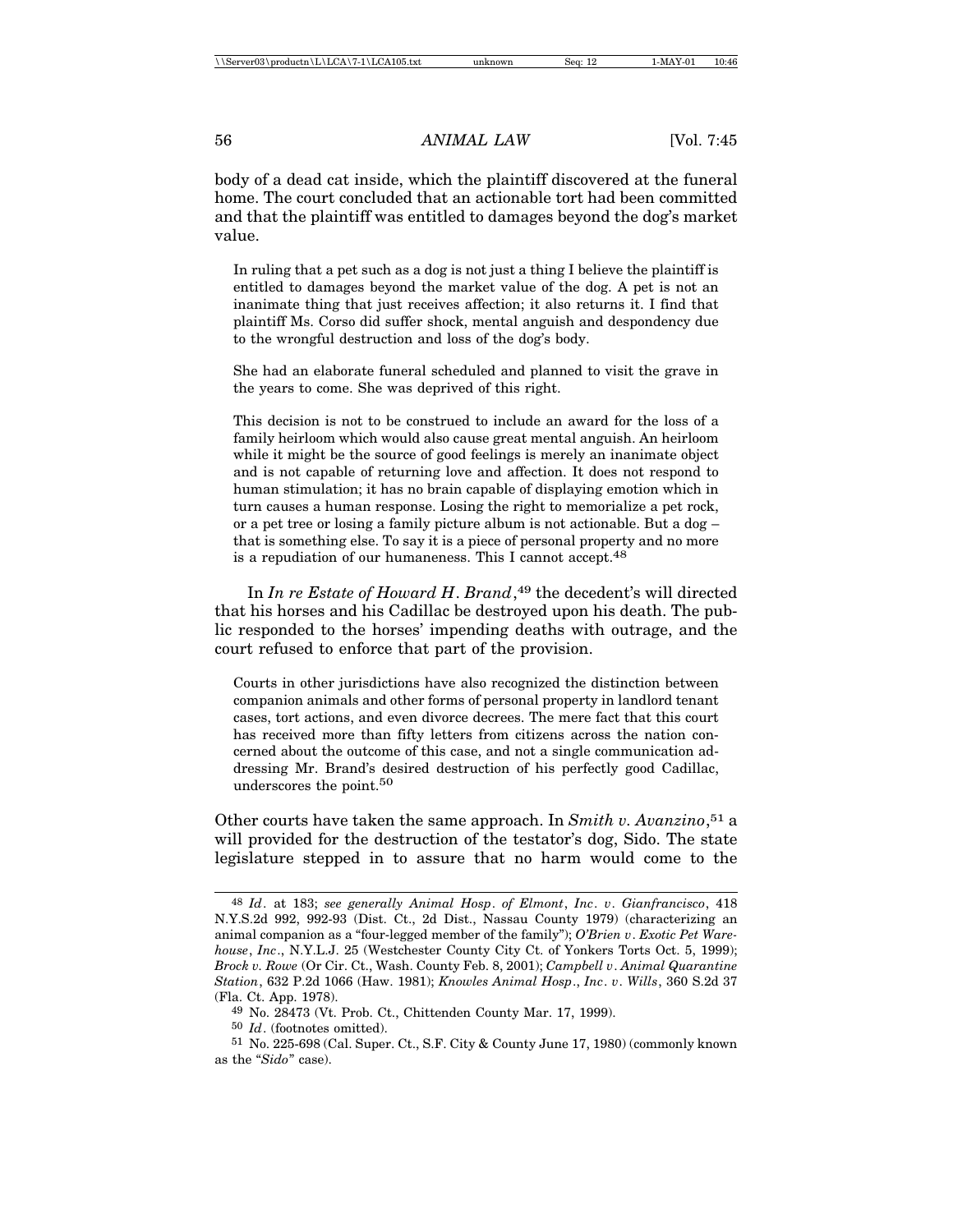animal.52 During court proceedings, the judge was notified the issue had become moot, but he nonetheless resolved the matter on the record, voiding the will provision so as to act "in the best interests of the dog."53

Courts are also giving serious consideration to legal disputes over the custody of animal companions, with some ordering visitation for a non-custodial former guardian.54 In one of these cases, in 1999, a New York appellate court, "[c]ognizant of the cherished status accorded to pets in our society," concluded it was "best for all concerned" that a ten-year-old cat remain where he had "lived, prospered, loved and been loved" for the preceding four years.<sup>55</sup>

The foregoing case excerpts reflect the judiciary's growing recognition of what the next section of this article will confirm is an irrefutable bond between humans and their animal companions.

#### *2. Society's Recognition of the Bond is Both Longstanding, and Increasingly Deep and Pervasive*

Remains at human burial sites previously have led researchers to estimate that dogs were domesticated about 14,000 years ago, long before the domestication of goats, cattle, and sheep.56 Recent studies of dogs' mitochondrial DNA at the University of California at Los Angeles, however, estimated that domestication occurred as early as around 135,000 years ago.57 According to an article in the *New Scientist*, "If this is right, domestication started at around the time that our own species evolved, and perhaps not long after our ancestors acquired language. [Human-animal companionship] could well predate such cultural mainstays as art and the practice of burying the dead."<sup>58</sup>

Cats were known to be household companions in Egypt 5000 years ago and were often mummified and entombed with their human companions.59 When a dog died, the members of the Egyptian household shaved their entire bodies and heads and the dog was buried in sacred tombs within the city.60 Archeologists in Israel have unearthed the 1200 year old skeleton of a woman with her hand resting on the body of

<sup>52</sup> *Id*. (noting that California Senate Bill 2059, which included a provision to save Sido specifically, had been unanimously passed and signed into law before the close of court proceedings).

<sup>53</sup> *Id*.

<sup>54</sup> *See e*.*g*. *Assal v*. *Kidwell*, Civ. No. 164421 (Md. Cir. Ct., Montgomery County Dec. 3, 1999); *Raymond v*. *Lachmann*, No. 107990/97 (N.Y. Sup. Ct., N.Y. County May 30, 1997); *Arrington v*. *Arrington*, 613 S.W.2d 565 (Tex. Civ. Ct. App. 1981); s*ee generally* Barbara Newell, *Animal Custody Disputes*: *A Growing Crack in the "Legal Thinghood" of Nonhuman Animals*, 6 Animal L. 179 (2000).

<sup>55</sup> *Raymond v*. *Lachmann*, 264 A.D.2d 340, 341 (N.Y. App. Div. 1999).

<sup>56</sup> Kate Douglas, *Mind of a Dog*, 165 New Scientist 22, 24 (Mar. 4, 2000).

<sup>57</sup> *Id*.

<sup>58</sup> *Id*.

<sup>59</sup> *Nahrstedt*, 878 P.2d at 1294 n. 5 (Arabian, J., dissenting) (citation omitted).

<sup>60</sup> *State v*. *Wallace*, 271 S.E.2d 760, 761 (N.C. App. 1980) (*referring to* Herodotus in *An Account of Egypt* (5th Century) (dogs regarded as sacred)).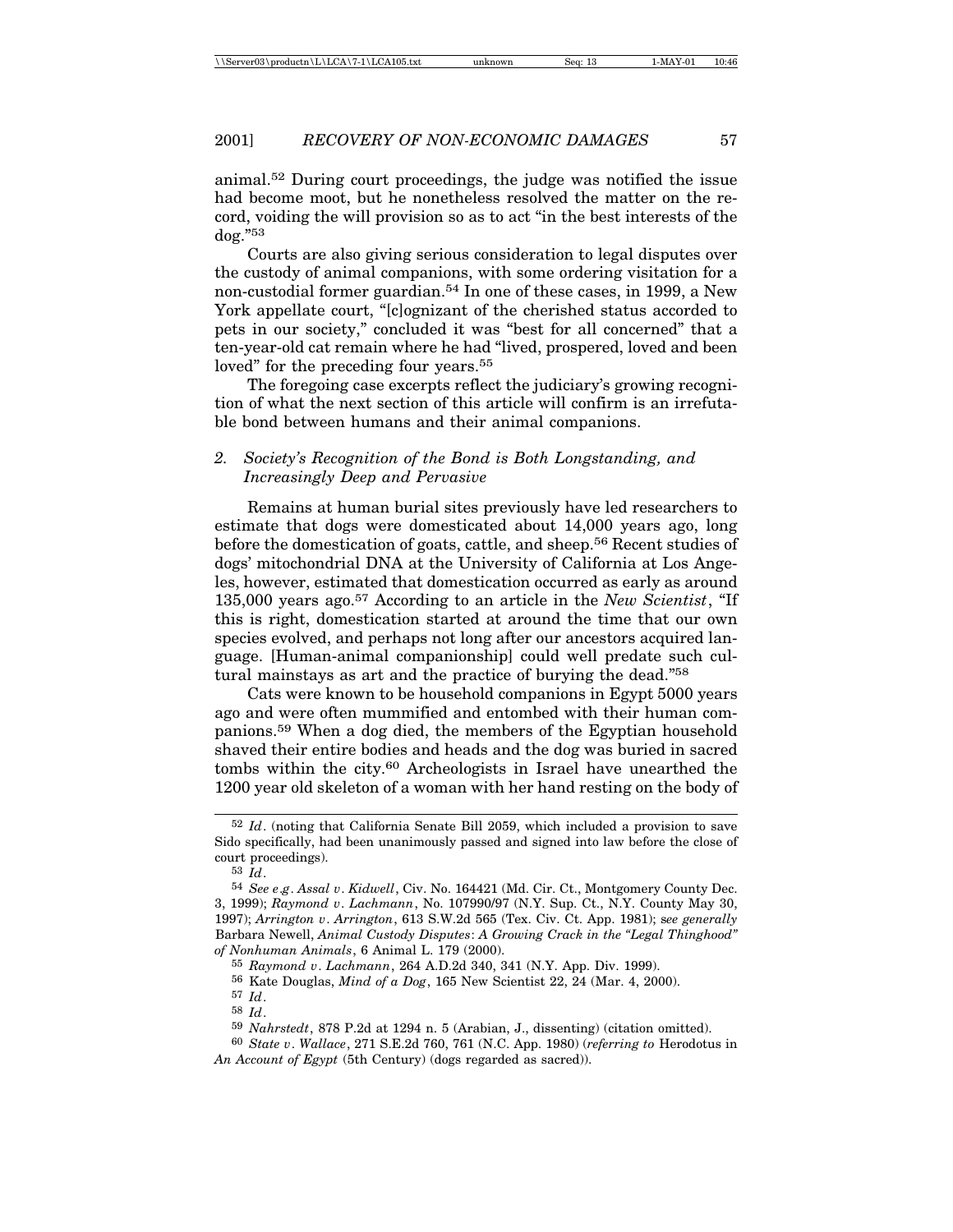her dog.61 More recent examples of the human-animal bond are the gravestone inscriptions found at Denver Pet Cemetary:

"A beloved family member, a true and gentle friend . . . . The pain and emptiness in our hearts today can only be comforted when we are reunited with you."

. . .

"[T]he love of my life."

. . . "I loved you more than life itself . . . . I'll miss you dearly, my sweet boy."62

By the 1980s, counseling for loss of animal companions was being increasingly recognized as an important human service.63 In fact, at that time, large veterinary medical centers such as The Animal Medical Center in New York City and the Veterinary Hospital of the University of Pennsylvania employed full-time professionals to assist persons coping with the death of an animal companion.64 In a recent interview, one clinical social worker who ran bereavement meetings at New York's Animal Medical Center discounted the notion that those who become incapacitated after the loss of a pet are eccentric loners and misfits, commenting that he sees "'extreme reactions from people with supportive families, no psychological problems and stable lives . . . [who] pound the floor screaming and talking about wanting to die.'"65

A Los Angeles psychiatrist who once hospitalized a man on the brink of suicide after his dog was killed in a motorcycle accident stated that "animal bereavement needs to be treated seriously" and that for some "'it's like losing a person, or worse.'"66 Other professionals have echoed this conclusion.67 According to a veterinarian spokeswoman for the Denver Area Veterinarian Medical Society, for "'[m]any of us, our

64 *Id*.

66 *Id*. (quoting psychiatrist Judith Orloff).

<sup>61</sup> *Nahrstedt*, 878 P.2d at 1294 n. 5 (Arabian, J., dissenting) (citation omitted).

<sup>62</sup> Cate Terwilliger, *Saying Goodbye*: *Special Friends Take Leave With Dignity in Pet Cemetery*, The Denver Post G-01 (2d ed. Jan. 15, 1998).

<sup>63</sup> Sandra B. Barker & Randolph T. Barker, *The Human-Canine Bond*: *Closer Than Family Ties?*, 10 J. Mental Health Counseling 46, 54 (Jan. 1988).

<sup>65</sup> Sheila Moran, *When a Pet Dies*: *New Resources for Living With the Loss*, U.S.A. Today 4D (Mar. 15, 1999) (quoting social worker Paul Weinberg).

<sup>67</sup> *See e*.*g*. Vera Lawlor, *Easing the Pain*: *The Loss Can Be Devastating*, *But Answers*, *And Respect*, *Can Help Owners Weather the Grief*, The Record (Bergen County, N.J.) H01 (May 21, 1998); Lisa Cooke, *Getting Over the Death of a Companion Animal*, Copley News Service (June 22, 1998) (available in LEXIS, News Library, CURNWS File) (according to Susan Brace, a psychologist specializing in issues of loss, "'[t]he death of an animal companion is a tremendous loss . . . . Depending on the individual, losing a pet can be even more traumatic than losing a family member.'"); Pam McKeown, *Pets Have Great Impact on Our Lives When They Die*, The Daily Oklahoman, Section IV at 3 (Aug. 19, 1998) (quoting Kenneth Curl, Chairman and Professor of Funeral Science at the University of Central Oklahoma "'[l]osing a pet is just like losing a significant other or anyone else with whom you've had a special bond.'"); Barker, *supra* n. 63, at 54 ("[t]he bereavement process of pet owners has been found to closely approximate the grief process experienced as a result of human deaths.").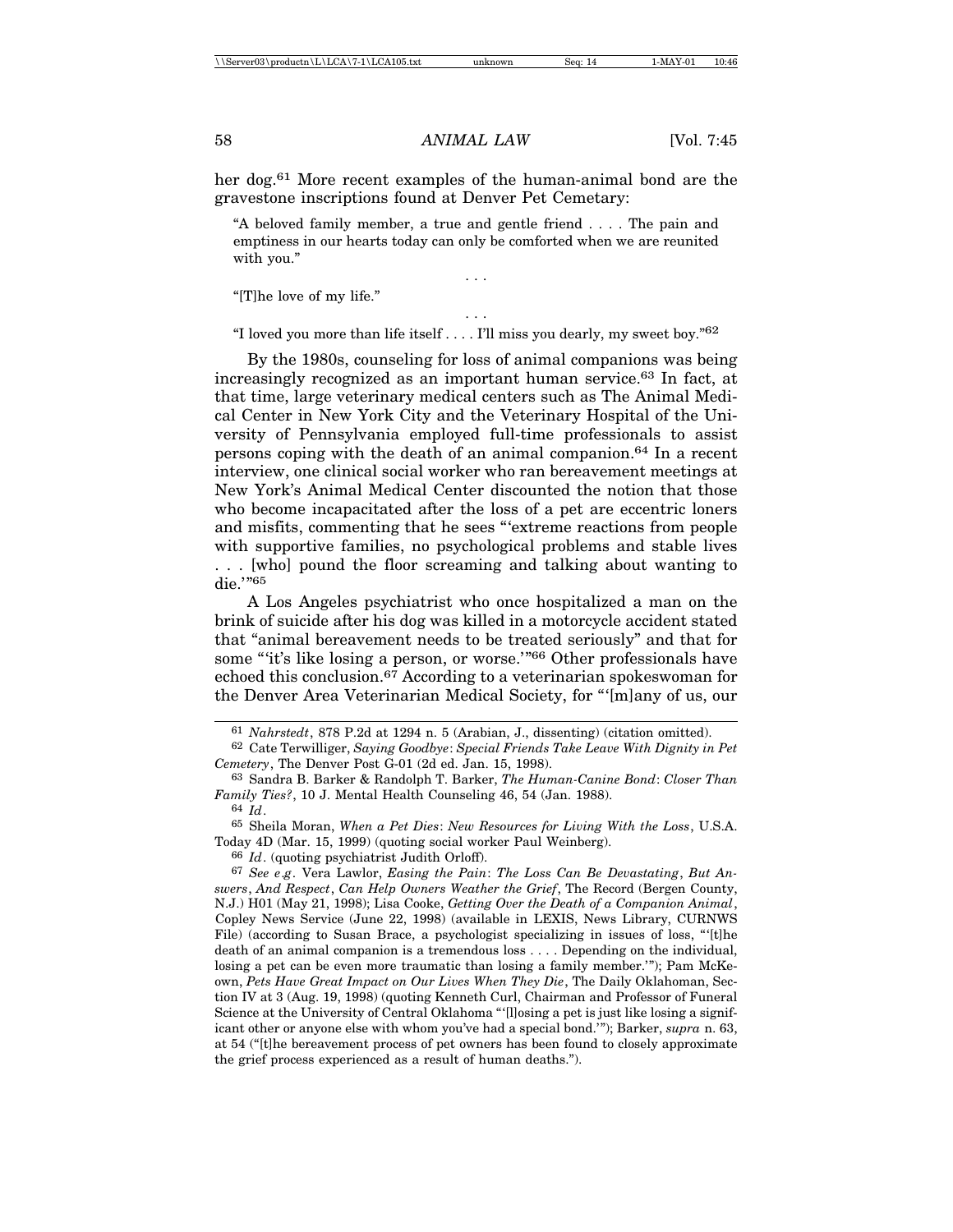bonds to our animals are every bit as strong if not stronger than the bonds we would have to a family member' . . . . 'When that relationship is lost and that bond is broken, there is a severe grieving process.'"<sup>68</sup> Similarly, a New Jersey veterinarian has been quoted as saying, "'today pets are members of the family, and any time you lose a loved one, you grieve."<sup>69</sup>

Recognizing this reality and the need to address it, by 1998, nine veterinary schools across the United States offered pet-loss support hotlines;<sup>70</sup> similar services exist outside the United States as well.<sup>71</sup> According to the founder of such a program at a Japanese university, with more people living alone, they are becoming more emotionally dependent upon their animal companions and are "'much more likely to see them as members of the family.'"<sup>72</sup>

The bond with animal companions also was evidenced in a 1995 report by the American Animal Hospital Association, in which 70% of surveyed individuals who formerly or then-currently shared their lives with animal companions responded that they thought of their animals as children.73 When asked to identify the one companion they would want on a deserted island, 53% listed a dog or cat.<sup>74</sup> Similarly, ten years earlier, 99% of 1500 survey respondents considered their animal companions to be a family member.75 A researcher who is a psychiatric nurse, educator and clinician has confirmed<sup>76</sup> that animal companions, as one senior citizen has put it, "'aren't like family—they are family.'"77

<sup>68</sup> Terwilliger, *supra* n. 62 (quoting veterinarian Donna Harris).

<sup>69</sup> Lawlor, s*upra* n. 67 (quoting veterinarian Dr. Susan Cropper). *See* Barker, *supra* n. 63, at 54 (one counseling professional noted the grief was "as intense and emotionally and cognitively debilitating as is found in crises that result when a family member dies").

<sup>70</sup> Barker, *supra* n. 63, at 54.

<sup>71</sup> Cooke, *supra* n. 67. Internet on-line pet support and memorial services are also available. *See e*.*g*. <http://www.in-memory-of-pets.com> (accessed Mar. 6, 2001).

<sup>72</sup> Cooke, *supra* n. 67 (quoting Washizu Tsukimi of Nippon Veterinary and Animal Science University).

<sup>73</sup> Carol Marie Cropper, *Strides in Pet Care Come at Price Owners Will Pay*, N.Y. Times A16 (Apr. 5, 1998).

<sup>74</sup> *Id*.

<sup>75</sup> Victoria L. Voith, *Attachment of People to Companion Animals*, 15 Veterinary Clinics of N. Am. 289, 290 (1985); s*ee* Ann Ottney Cain, *A Study of Pets in the Family System*, in *New Perspectives On Our Lives With Companion Animals* 72, 81 (Aaron Katcher & Alan Beck eds., U. of Pa. Press 1983) (majority of survey participants considered their animal companions to be family members and described the animal's role in the family as "very important").

<sup>76</sup> Cain, *supra* n. 75, at 81; s*ee generally* Roberta Erickson, *Companion Animals and the Elderly*, Geriatric Nursing 92, 92 (Mar./Apr. 1985) (animal companion is an "important 'significant other' that often goes unrecognized in professional circles").

<sup>77</sup> Dru Wilson, *Human-Pet Bond Can Be Therapeutic*, Omaha World-Herald, Living Section at 53 (Apr. 15, 1999) (quoting Dorothy Pezoldt, 84-year-old resident of Colorado Springs retirement center, who shares her life with her small terrier she adopted from a local non-profit center, Animal Companions for the Elderly).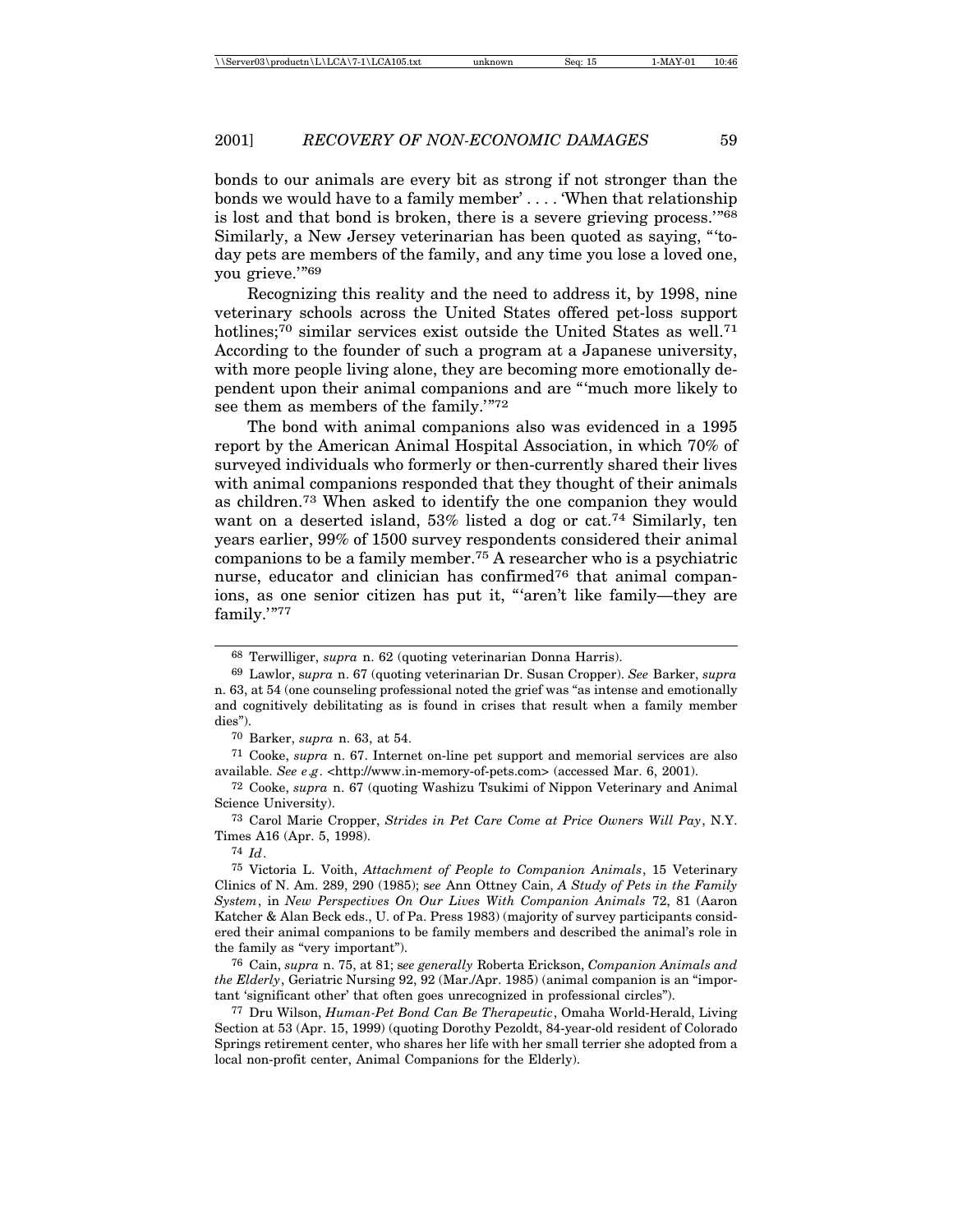These findings are thoroughly consistent with the results of a number of studies examining the nature of relationships between humans and companion animals, which are regularly reported in the nation's most-widely circulated newspaper, *USA Today*. To take some recent examples, on March 1, 2000 *USA Today* reported, under the headline *Pets Are Part of the Family*, results of a study showing percentages of survey respondents who do "special things" for their animal companions.78 These percentages ranged from the 52% who cook special foods for their animals, up to the 84% who refer to themselves as their animal companions' "mom" or "dad."79 In the previous month, *USA Today* reported the results of a Chicago cat clinic's survey of 295 "cat lovers," in which 78% of the women stated they would end their relationships with men who did not like their cat.80 In perhaps the most dramatic statement about the bond between humans and companion animals, an article entitled *Risking It All for Fido* reported that 50% of survey respondents said they would be "very likely" to risk their own lives to rescue their animal companion, and an additional  $33\%$  said they would be "somewhat likely" to do so.  $81$ 

In 1998, it was reported that the Episcopal Church of the Holy Trinity on Manhattan's Upper East Side regularly permitted parishioners to bring their dogs to Sunday morning services.82 The dogs even accompanied their human companions to the altar during communion.83 As stated by one parishioner, "it's like being with a family member."84 Two years later, this practice continues and has become a "natural part" of church functions.85

The importance of the human-animal companion bond certainly has not been lost on the nation's business community. In the human resources department, a growing number of companies—from hightech companies<sup>86</sup> to such bastions of tradition as the law firm of Steptoe & Johnson<sup>87</sup>—allow companion animals to accompany their humans to work. Companies doing so have noted that this policy is a

<sup>78</sup> Cindy Hall & Elizabeth Wing, *Pets Are Part of the Family*, USA Today D9 (Mar. 1, 2000).

<sup>79</sup> *Id*.

<sup>80</sup> Dan Vergano, *A Better Life*: *Love Me*, *Love My Cat*, USA Today D6 (Feb. 14, 2000).

<sup>81</sup> Cindy Hall & Bob Laird, *Risking It All for Fido*, USA Today D1 (June 24, 1999).

<sup>82</sup> Newsweek (Periscope Section) 8 (Apr. 27, 1998).

<sup>83</sup> *Id*.

<sup>84</sup> *Id*.

<sup>85</sup> Telephone Interview by Sonia Waisman with the Reverend Herbert Draesel of the Church of the Holy Trinity in Manhattan, N.Y. (May 20, 2000).

<sup>86</sup> Candee Wilde, *IT Shops Let Pets Come to Work* <http://www.cnn.com/TECH/computing/9812/23/petsit.idg/index.html> (Dec. 23, 1998). Some of the companies include Netscape Communications Corp., Excite Inc., and Auto Desk, Inc. *Id*.

<sup>87</sup> Phil McCombs, *Steptoe & Johnson*, *Attorneys-at-Paw*, Wash. Post C1 (Feb. 9, 2000).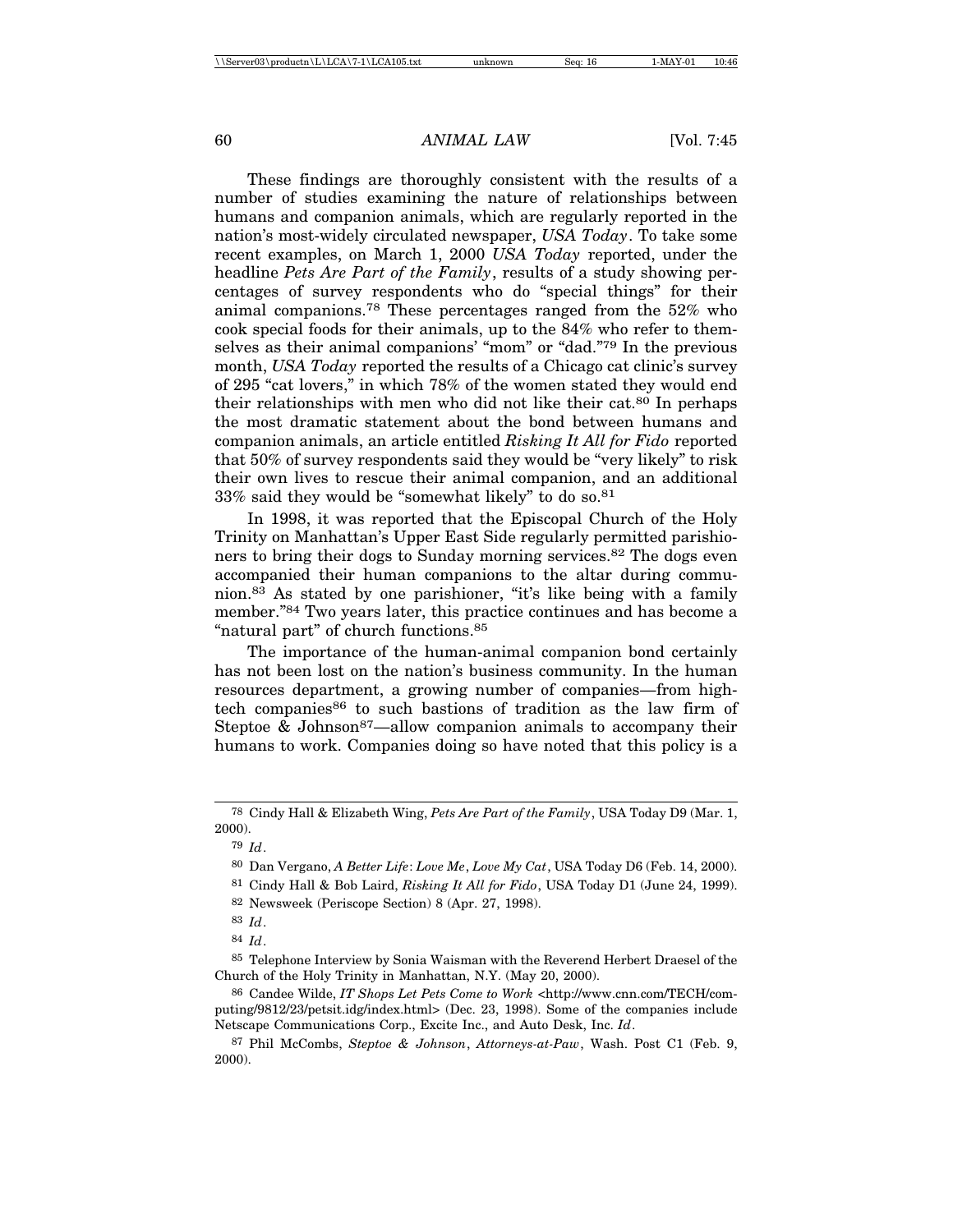benefit important enough to some employees to help the companies attract and retain professionals in heavy demand.<sup>88</sup>

The bond is at least as evident, if not more so, in the products and services marketplace. In 1998, there were approximately a dozen "doggie day-care" centers in New York City.89 The owner of one such center (a canine "nursery school" offering story hour, snack time, nap time and crafts) commented that admission can be very competitive, "'[l]ike the way parents are frenzied about what exclusive nursery school their child will get into, it's the same for us.'"90 Another noted that "'[d]ogs have become our surrogate children.<sup>"91</sup> As of August 1999, the Best Friends Pet Care company alone had three vacation resorts for companion animals in the Washington, D.C. area and another thirty-two across the country, and other similar businesses had been established in Northern Virginia, Maryland, Vermont, and Nevada.92 In 1999, the International Association of Pet Cemeteries claimed 650 members, including the Hartsdale Pet Cemetery in Westchester County, New York, which was founded in 1896.<sup>93</sup> At least three greeting card companies, including Hallmark, offer sympathy cards for the loss of animal companions.<sup>94</sup>

A marketing specialist at Coopers & Lybrand, who has studied the "pet supply" industry, has acknowledged that animal companions "'are treated as family and nothing is too good for them.'"95 Six years ago, "pet supply" superstores were already the trend with venture capitalists and executives from other kinds of superstores, ready to tap into an "attractive market" in the then-53 million households with animal companions.96 In December 1999, *USA Today* reported consumers planned to spend an average of \$95 on gifts for their animal companions that year.<sup>97</sup>

Further evidence is found in the increasing advancement and complexity of veterinary medical care for companion animals. According to an American Veterinarian Medical Association study reported in 1998, \$11.1 billion was spent on health care for companion dogs, cats,

<sup>88</sup> Wilde, *supra* n. 86; *see* Edward Iwata, *Staff-Hungry Tech Firms Cast Exotic Lures*, USA Today B1 (Feb. 1, 2000) (high-tech companies offering veterinary insurance as employee benefit).

<sup>89</sup> Kimberly Stevens, *Teacher's Furry Pets*, N.Y. Times 9:3 (June 28, 1998).

<sup>90</sup> *Id*. (quoting Larry Roth, owner of Doggy Do and Pussycats, Too, in Manhattan, New York).

<sup>91</sup> Steve Dale, *Dog Lovers Campaign for Canines at Work*, The Ariz. Republic AH20 (May 1, 1999) (quoting Patti Moran, president and founder of the nonprofit organization Pet Sitters International in North Carolina).

<sup>92</sup> Jacqueline L. Salmon, *While Owners are Away*, *Resorts*, *Salons Pamper Their Pets*, The Wash. Post, B1, B4 (Aug. 2, 1999).

<sup>93</sup> Moran, *supra* n. 65.

<sup>94</sup> Cooke, *supra* n. 67.

<sup>95</sup> Leslie Eaton, *Hey*, *Big Spenders*, N.Y. Times Section 3 at 1 (Sept. 11, 1994).

<sup>96</sup> *Id*.

<sup>97</sup> Anne R. Carey & Marcy E. Mullins, *Surfing For Man's Best Friend*, USA Today B1 (Dec. 16, 1999).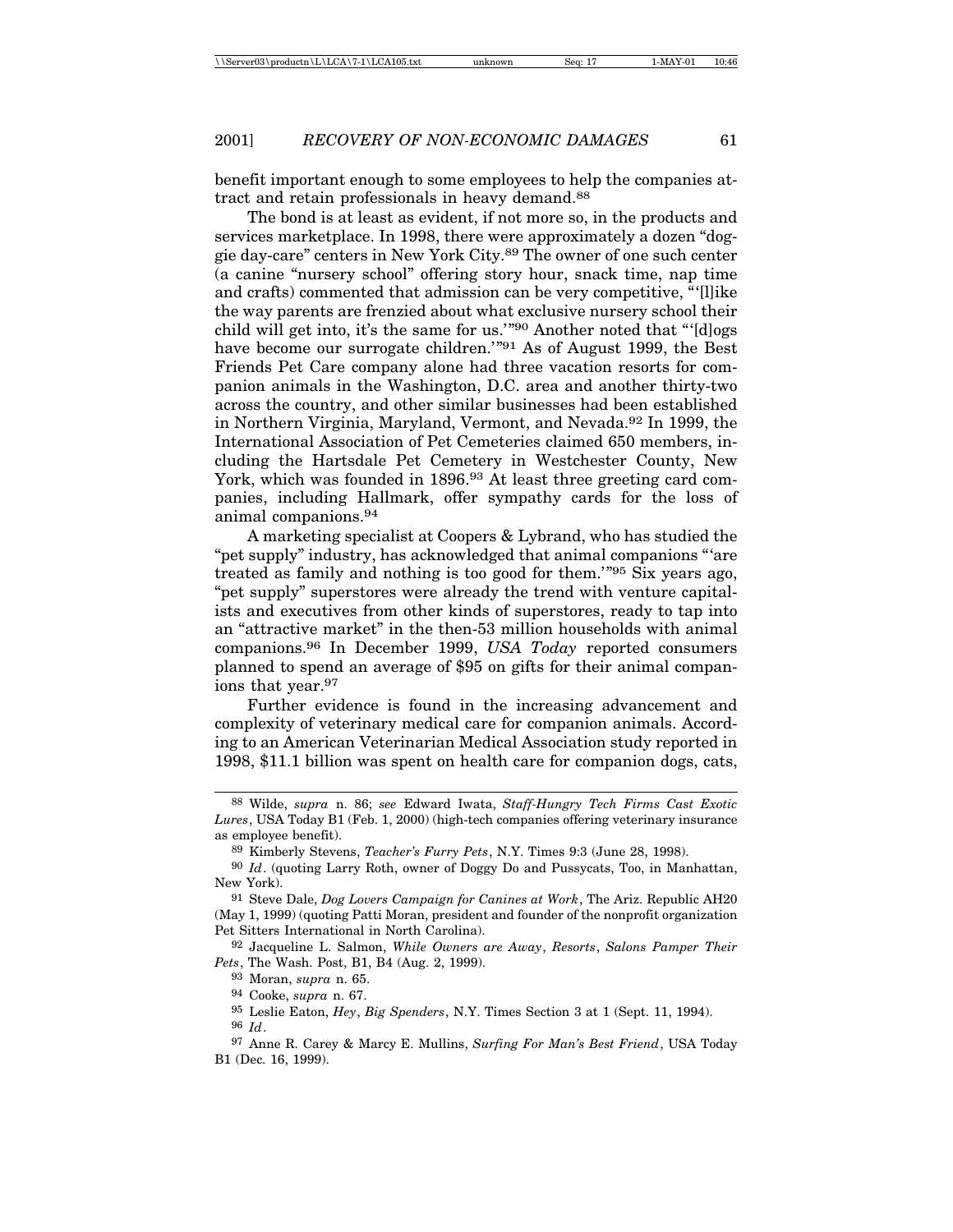and birds in 1996, an increase of 61% from expenditures in 1991.98 As of 1998, there were twenty board-certified veterinary specialties, ranging from anesthesiology to toxicology.99 People travel with their ailing animal companions across the country for access to specialists known for kidney transplants, open heart surgery, and bone cancer treatment, for example.100 In a 1996 survey by the American Animal Hospital Association, 38% of respondents stated they would spend any amount of money to save the life of their animal companion.<sup>101</sup>

In March 2000, when an angry motorist threw a dog named Leo to his death in heavy San Jose traffic, the *Washington Post* ran a frontpage story with color photograph,102 and donations from across the nation to help find and prosecute the perpetrator reached \$120,000.103 In November 1998, a New Jersey political activist beat his four-month old Jack Russell Terrier to death. In an interview, he commented that many people acted as if he had killed a child.<sup>104</sup>

As all of the foregoing reaffirms, it is simply inescapable reality that a significant portion of our society both personally and professionally considers animal companions to be part of the American family.

### *3. The Significance of the Bond Has Been Further Documented in Recent Health Studies*

Studies indicate that beyond loss of companionship and pure emotional distress, certain plaintiffs may be able to demonstrate entitlement to damages for bodily injury as well when an animal companion is wrongfully killed or injured. By the mid-1980s, there was considerable evidence indicating animal companions had the capacity to reduce the frequency of serious disease and to prolong life.105 One study of

104 Laura Barnhardt & Paul Rogers, *Puppy Killer Must Dig Graves at Pet Cemetery*: *Sentenced to 300 Hours Service*, The Record (Bergen County, N.J.) L1 (Jan. 14, 2000).

105 *See e*.*g*. Cindy C. Wilson & F.L. Netting, *Companion Animals and the Elderly*: *A State-of-Art Summary*, 183 J. of the Am. Veterinarian Med. Ass. 1425, 1428 (Dec. 15, 1983); James A. Serpell, *The Personality of the Dog and Its Influence on the Pet-Owner Bond*, in *New Perspectives On Our Lives With Companion Animals* 57, 57 (Aaron Katcher & Alan Beck, eds., U. of Pa. Press 1983) (during and as a consequence of interactions with companion animals, many people experienced beneficial physiological and psychological changes); Barker, *supra* n. 63, at 46 (noting numerous studies docu-

<sup>98</sup> Cropper, *supra* n. 73.

<sup>99</sup> *Id*.

<sup>100</sup> *Id*. The veterinary teaching hospital at the University of California at Davis is a pioneer in feline kidney transplants; Michigan State University's Veterinarian Teaching Hospital is known for open-heart surgery; and Colorado State University's Veterinarian Teaching Hospital is recognized for bone cancer treatments. *Id*. In fact, a procedure for treating osteosarcoma perfected by the Colorado Veterinary Hospital was later adapted for humans. *Id*.

<sup>101</sup> Deborah Stoudt, *Long Live Cats and Dogs*, *Owners Say*, Baltimore Sun N1 (Jan. 23, 2000).

<sup>102</sup> Michael D. Shear, *Angry Driver Hurls Woman's Pet Into Traffic*, Wash. Post A1 (Mar. 7, 2000).

<sup>103</sup> *Heart-Wrenching Road Rage*: *Angry Driver Tosses Dog Into Traffic* <http://home. digitalcity.com/sanfrancisco/issues/main.dci?page=roadrage> (accessed Mar. 25, 2001).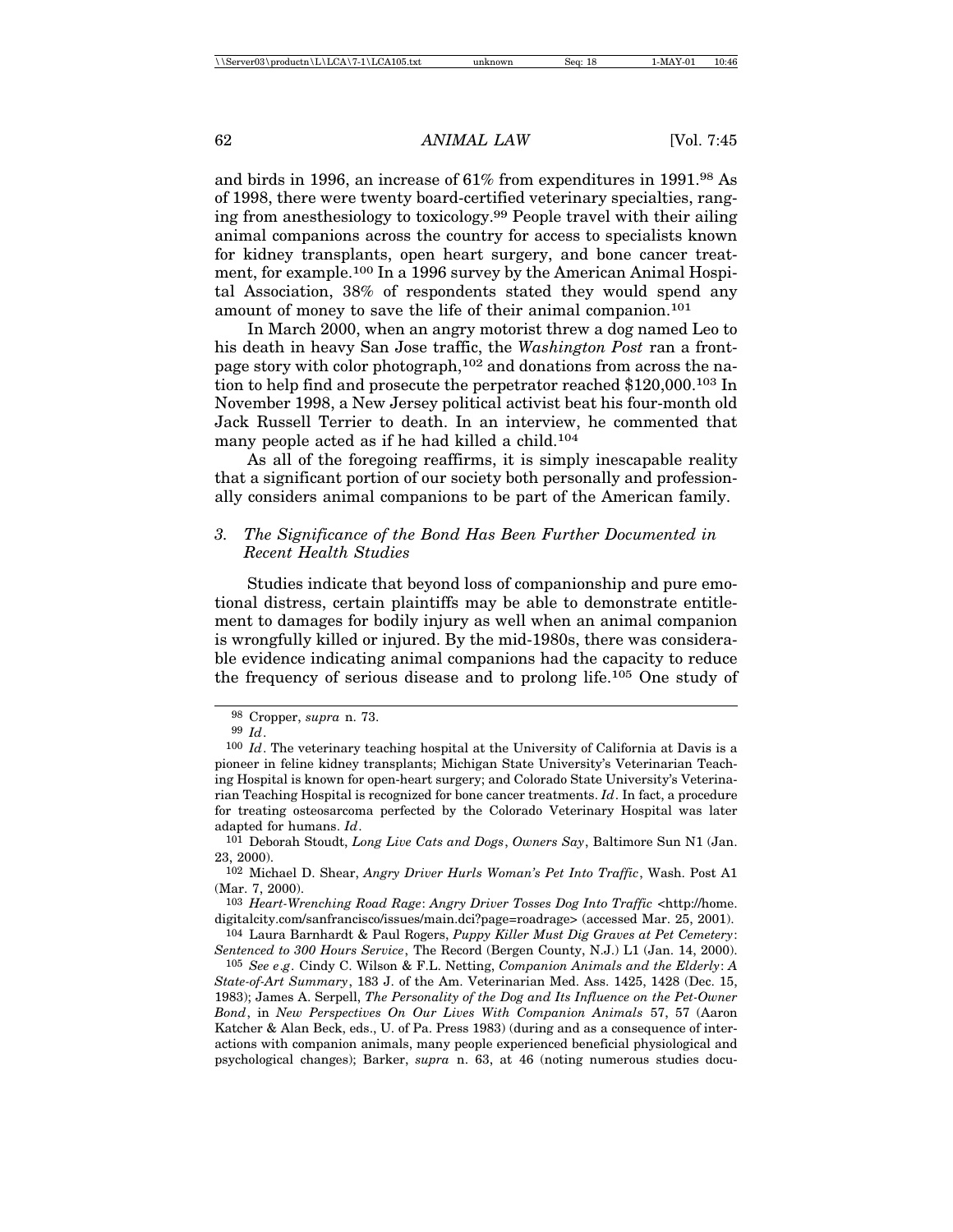veterans, for example, identified a positive correlation between morale<sup>106</sup> and living with a companion animal,<sup>107</sup> and further supported previous findings that close contact with companion animals is associated with superior health status.108

In the late 1980s and early 1990s, a study was conducted to examine prospectively the independent effects of companion animals, social support, disease severity and other psychosocial factors on oneyear survival after acute myocardial infarction.109 The researchers concluded the study provided "strong evidence" that companion animals, and dogs in particular, promote "cardiovascular health independent of social support and the physiological severity of the illness."<sup>110</sup> The report noted previous findings that companion animals decrease their human companions' anxiety and sympathetic nervous system arousal in response to stressors.111 The report also noted that Medicaid recipients with animal companions visited their physicians less frequently than those without animals.112

A similar study in the early 1990s compared risk factors for cardiovascular disease in people who shared their lives with animal companions and those who did not.113 The study demonstrated that those with animal companions had significantly lower systolic blood pressure and plasma triglycerides than those without animals.114 The researchers suggested further investigation of the positive correlation

106 Morale has been defined as synonymous with depression levels, and has been identified as an important indicator of the quality of life. Susanne S. Robb, *Health Status Correlates of Pet-Human Association in a Health-Impaired Population*, in *New Perspectives On Our Lives With Companion Animals* 318, 326 (Aaron Katcher & Alan Beck, eds., U. of Pa. Press 1983).

107 *Id*. at 318, 325 (study, which compared veterans living with animal companions and those living without them, was undertaken to extend systematic efforts to identify health status correlates of association with animal companions).

108 *Id*. at 327.

109 Erika Friedmann & Sue A. Thomas, *Pet Ownership*, *Social Support*, *and One-Year Survival After Acute Myocardial Infarction In the Cardiac Arrhythmia Suppression Trial* (*CAST*), 76 Am. J. of Cardiology 1213 (Dec. 15, 1995).

110 *Id*. at 1217.

111 *Id*. (citing C.C. Wilson, *The Pet as an Anxiolytic Intervention*, 179 J. of Nervous and Mental Disease 482 (1991); Erica Friedmann, *The Role of Pets in Enhancing Human Wellbeing*: *Physiological Effects*, in *Waltham Book of Human Animal Interactions* 33, 33-53 (I. Robinson, ed., Pergamon 1995)).

112 *Id*. (citing J.M. Siegel, *Stressful Life Events and Use of Physician Services Among the Elderly*: *The Moderating Role of Pet Ownership*, 58 J. Personality and Soc. Psychol. 1081 (1990)).

113 Warwick P. Anderson et al., *Pet Ownership and Risk Factors for Cardiovascular Disease*, 157 The Med. J. of Australia 298 (Sept. 7, 1992).

114 *Id*.

menting the "beneficial effects of pets on the emotional and physical health of the elderly" and the handicapped, for example; and noting studies demonstrating that interaction with companion animals increase the survival rate of coronary-care patients, and reduce blood pressure and anxiety levels).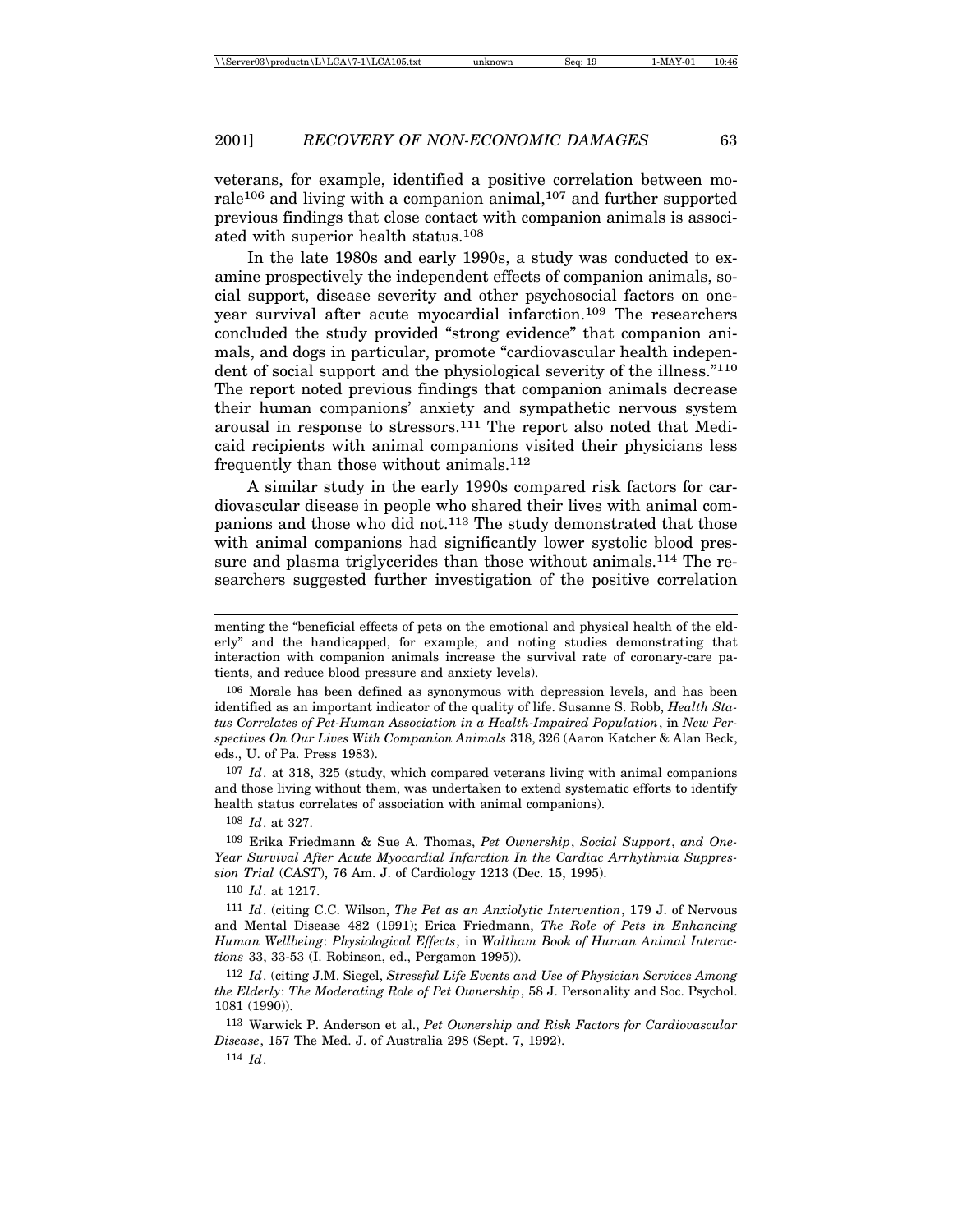between companion animals and the prevention of cardiovascular disease.<sup>115</sup>

Further evidence of that positive correlation was presented in a recent study of stockbrokers already taking medication for hypertension, wherein researchers found those who adopted an animal companion reduced by half the increase in blood pressure that accompanied stress.116 Moreover when participants were undergoing stressful verbal and mathematics tests, researchers found that companion animals calmed the participants the most, while the spouse caused the most stress.117

In other studies, scientists have demonstrated that petting an animal releases the same endorphins as those which contribute to the so-called "runner's high" experienced by joggers;<sup>118</sup> and that dogs are "powerful social catalysts," who make it easier for people to connect with other people and be healthier as a result.<sup>119</sup>

Ten years ago, one legal commentator had already considered the possibility that research on the effects of companion animals on human physiology may enable plaintiffs to establish that the loss of their animal companion caused physical injury, thereby simplifying the ability to recover on a claim of negligent infliction of emotional distress or similar claims.120 According to that commentator, studies demonstrating the benefits of animals in the treatment of handicapped children, the mentally impaired, and the elderly, along with studies showing the presence of animals has the effect of lowering blood pressure and heart rates, might encourage courts to be more willing to accept non-economic value as a legitimate component of a damage award.121

118 Bill Brazell, *Tech Workers Need Dogs On the Job* <http://www.cnn.com/TECH/ computing/9905/03/dogs.idg/> (May 3, 1999).

119 Dan Vergano, *A Better Life*: *Dogs Unleash Sociability*, USA Today D6 (Feb. 14, 2000).

120 Gregg A. Scoggins, Student Author, *Legislation Without Representation*: *How Veterinary Medicine Has Slipped Through the Cracks of Tort Reform*, 1990 U. Ill. L. Rev. 953, 973 (1990).

<sup>115</sup> *Id*.

<sup>116</sup> *Study*: *Pets Curb Dangerous Rises in Blood Pressure* <http://www.cnn.com/ HEALTH/heart/9911/07/pets.heart/index.html> (Nov. 8, 1999); s*ee* Tracy Connor, *Pets Can Reduce Blood Pressure*, N.Y. Post O28 (Nov. 8, 1999).

<sup>117</sup> *Id*. (both quoting psychologist Karen Allen, one of the principal researchers in the stockbrokers' study).

<sup>121</sup> *Id*. (citing to the following: Alan Beck, Louisa Seraydarian & Frederick Hunter, *Use of Animals in the Rehabilitation of Psychiatric Inpatients*, 58 Psychological Rep. 63, 66 (1986); Faith T. Fitzgerald, *The Therapeutic Value of Pets*, 144 J. Med. 103 (1986); Mara M. Baun, Nancy Bergstrom, Nancy F. Langston & Linda Thomas, *Physiological Effects of Human/Companion Animal Bonding*, 33 Nursing Res. 126 (1984); James J. Lynch, G. Frederick Fregin, James B. Mackie & Russell R. Monroe, Jr., *Heart Rate Changes in the Horse to Human Contact*, 11 Psychophysiology 472 (1974); Erika Friedmann, Aaron H. Katcher, Sue A. Thomas, James J. Lynch & Peter R. Messent, *Social Interaction and Blood Pressure*: *Influence of Companion Animals*, 171 J. Nervous & Mental Disorders 461 (1983)).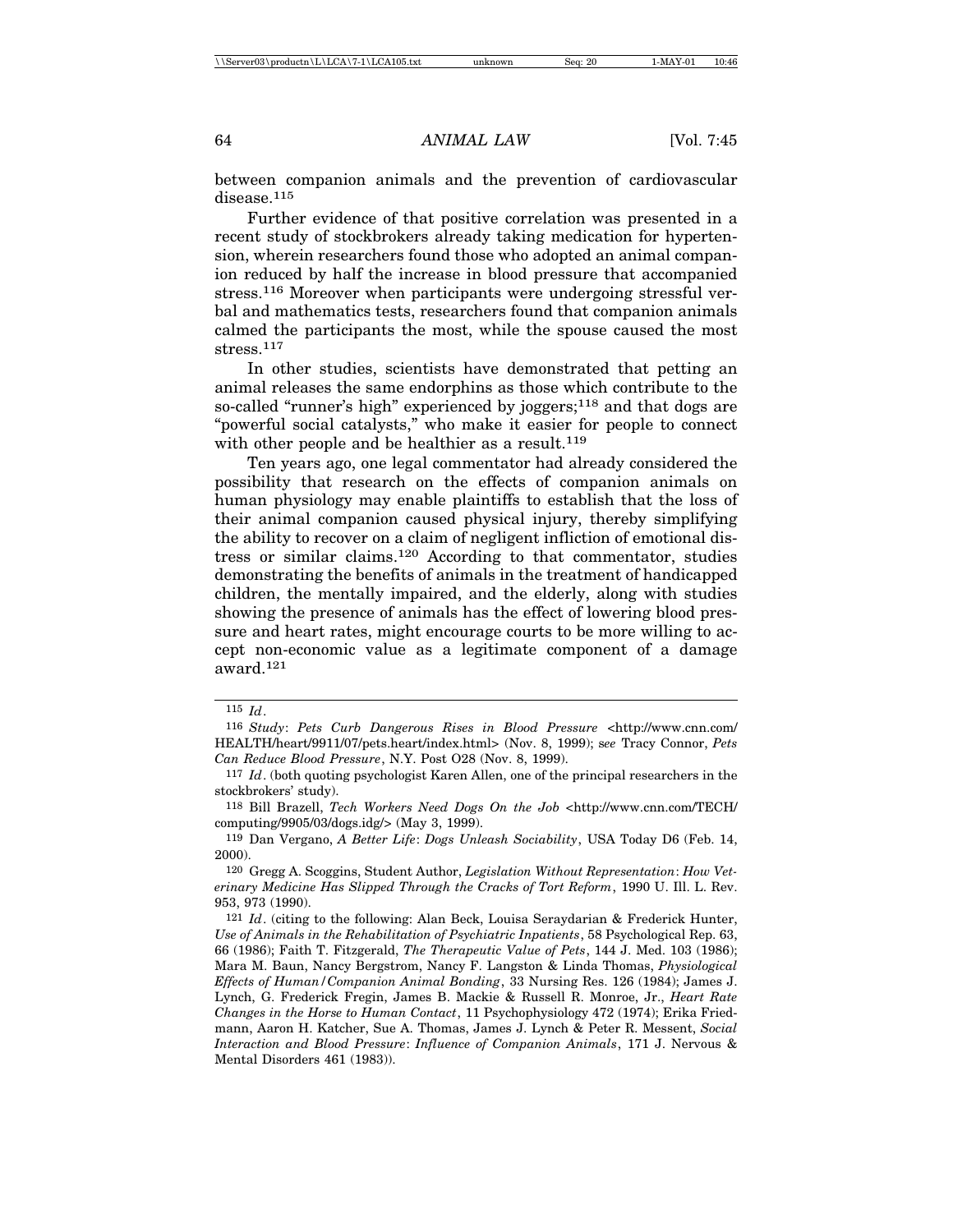#### *B. Public Policy Dictates Strongly in Favor of This Proposal*

At least two prior commentators have examined and explained in detail how the most important purposes of tort law support making damages available for the suffering of human companions of animals who are harmed.<sup>122</sup> As Squires-Lee concludes, "the tort system strives to compensate victims, affirm societal values, and deter wrongful conduct. The emotional harms wrought by the death of a companion animal must be recognized if these goals of tort law are to be fulfilled."123

The laws of every state already explicitly acknowledge the obvious differences between animal companions and inanimate property in their criminal prohibitions against cruelty to and neglect of animals. If the criminal justice system is one pillar of our society's defense against wrongful injury, the crucial second pillar is access to private, civil measures which deter wrongful acts and compensate the victims. As with other kinds of injuries, animals' human companions are not sufficiently protected or made whole through criminal prohibitions alone. From both a logical and a policy standpoint, we must close the gap and authorize tort remedies for the tremendous pain and anguish, including loss of companionship, caused to humans by wrongful harm to their animal companions.

Moreover, at least where the harm to an animal companion is intentional, the existence of tort remedies can deter not only future similar acts against animals, but also wrongful physical injury to other humans. Numerous studies have demonstrated that persons who commit violence against animals very frequently also commit violent acts against humans,124 and experts believe strong deterrence of the former helps deter the latter.<sup>125</sup>

The arguments against allowing recovery of non-economic damages for death or injury of animal companions parallel in many respects the arguments raised against human loss of companionship

<sup>122</sup> Squires-Lee, *supra* n. 1, at 1080-88; Wise, *supra* n. 2, at 37, 48.

<sup>123</sup> Squires-Lee, *supra* n. 1, at 1080-81 ("stating that goals of tort are: '(a) to give compensation, indemnity or restitution for harms; (b) to determine rights; (c) to punish wrongdoers and deter wrongful conduct; and (d) to vindicate parties and deter retaliation or violent and unlawful self-help'," Restatement (Second) of Torts 901 (1979)); Stanley Ingber, *Rethinking Intangible Injuries*: *A Focus on Remedy*, 73 Cal. L. Rev. 772, 772 (1985) ("[t]heoretically the tort process serves to compensate victims, . . . deter wrongdoers and vindicate important societal and personal values"); *see* 3 Fowler V. Harper et al., The Law of Torts 11.5, at 98 (2d ed. 1986) ("asserting that any measure to reduce costs of accidents 'must on the whole satisfy the ethical or moral sense of the community, its feeling of what is fair and just'").

<sup>124</sup> *See e*.*g*. Alan R. Felthous & Stephen R. Keller, *Violence Against Animals and People*: *Is Aggression Against Living Creatures Generalized?*, 14 Bull. Am. Acad. Psychiatry Law § 1 (1986); Barbara Star, *Patient Violence/Therapist Safety*, 29 Soc. Work 225, 227 (1984); *Cruelty to Animals and Interpersonal Violence* (Randall Lockwood & Frank R. Ascione, eds., Purdue Univ. Press 1998).

<sup>125</sup> *See e*.*g*. Randall Lockwood, *Cruelty to Animals and Human Violence*, *Training Key #392*, (Intl. Ass'n of Chiefs of Police, Inc.) 3-4 (1988).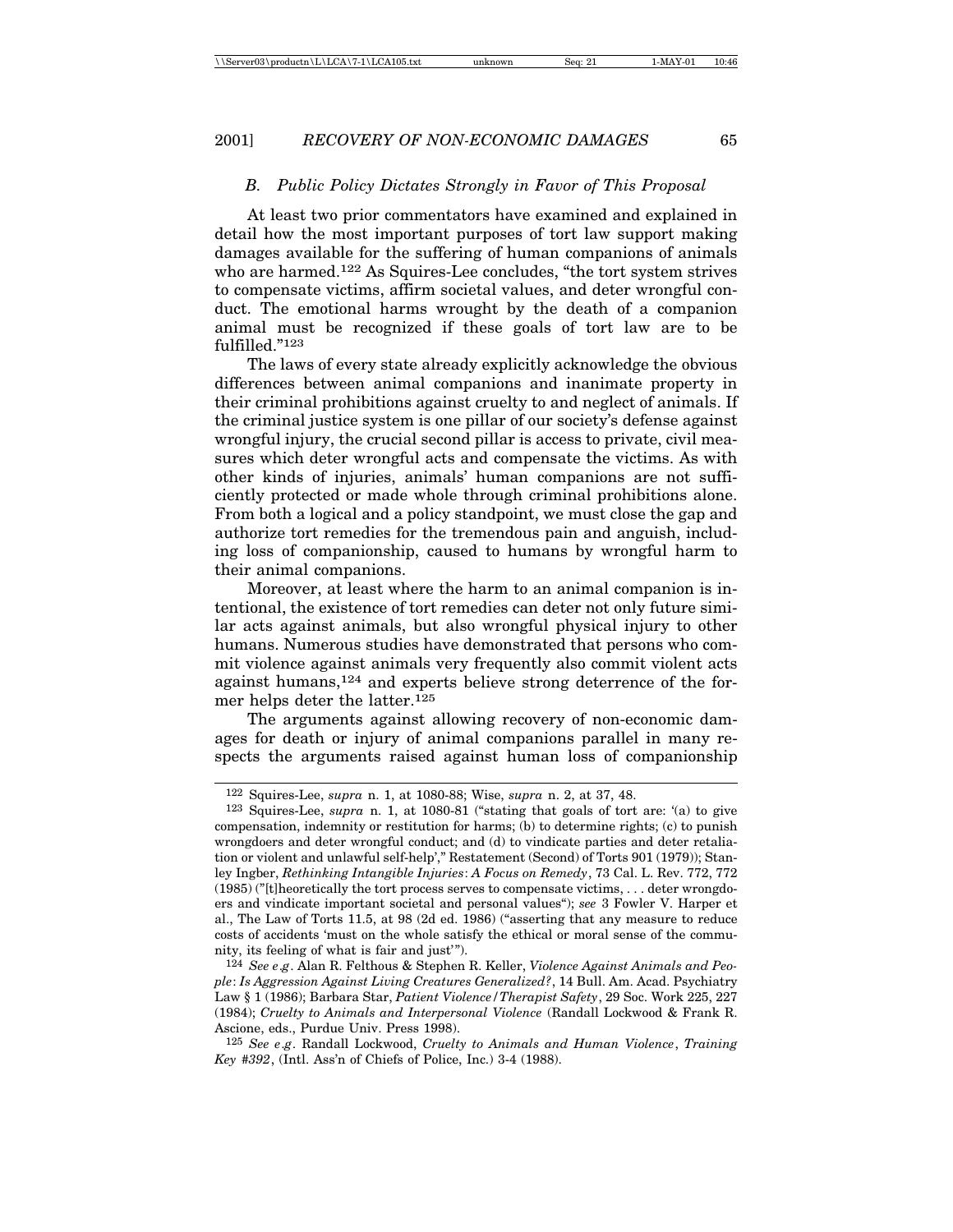claims. Those arguments in human companionship cases generally have been as follows:

1) damages will be speculative due to the intangible nature of the loss,

2) double recovery may occur through an overlap between the parent's damages and the child's damages,

3) recognition will lead to a multiplicity of lawsuits and protracted litigation,

4) extending liability will increase insurance premiums, and

5) the judiciary should defer to the legislature for consideration of the above-referenced socio-economic factors.126

In the context of claims for loss of human companionship, numerous courts have explained fully why these arguments are unpersuasive and without merit.127 For the reasons set forth below, they are equally unpersuasive and lacking in merit in the context of claims for damages for wrongful harm to an animal companion.

1) With respect to the speculative nature of damages, most if not all states have decided to allow damages for pain and suffering, loss of spousal consortium, and loss of the affection and companionship of a parent or child in human wrongful death or injury cases.128 Non-economic damages are no more speculative or difficult to assess in this context than in the former contexts. As the California Supreme Court has ruled: "[T]he jurors are best situated to determine whether and to what extent the defendant's conduct caused emotional distress, by referring to their own experience."<sup>129</sup>

2) Double recovery generally would not be relevant to animal cases, as it involves consideration of lost income and similar factors. Courts rejecting a child's claim for loss of parental consortium have concluded that "[r]eflection of the consequential disadvantages to children of injured parents is frequently found in jury awards to the parents on their own claims under existing laws and practice."130 This is clearly not the case where an animal companion is injured or killed and the plaintiff is limited to recovering the price paid if the animal was purchased rather than adopted. Interestingly, though, when considering compensation for a child's loss, courts have noted that "[t]he award would accrue directly to the child rather than be lumped in with

<sup>126</sup> *See e*.*g*. *Dearborn Fabricating & Engr*., 532 N.E.2d at 17.

<sup>127</sup> *See e*.*g*. *id*. at 16-18; *Belcher v*. *Goins*, 400 S.E.2d 830; *Theama ex rel*. *Bichler*, 344 N.W.2d 513.

<sup>128</sup> *Dearborn Fabricating & Engr*., 532 N.E.2d at 16-18; s*ee generally Hibpshman*, 734 P.2d at 996; *Theama ex rel*. *Bichler*, 344 N.W.2d at 520 ("courts and juries daily assess such uncertainties, with apparent success").

<sup>129</sup> *Molien v*. *Kaiser Found*. *Hosp*., 616 P.2d 813, 821 (Cal. 1980) (in a case which did not involve animals the court abandoned the physical harm requirement for emotional distress claims based on negligence).

<sup>130</sup> *Salin*, 322 N.W.2d at 741, quoting and agreeing with *DeAngelis v*. *Lutheran Med*. *Ctr*., 84 A.D.2d 17, 23 (N.Y. App. Div. 1981).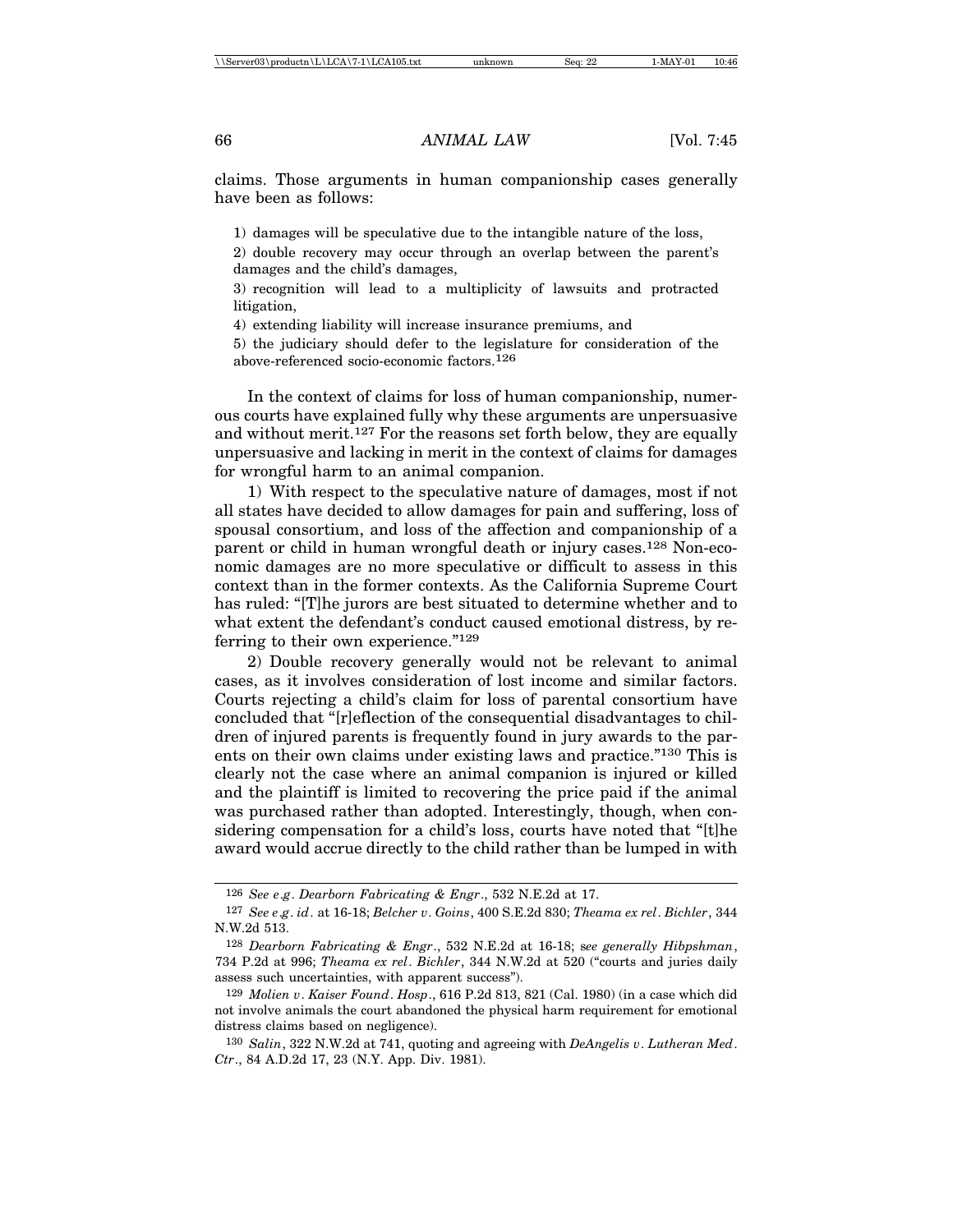that of the parent who may or may not spend it for the child's benefit."131

3) "Fear of an increase in litigation has been voiced in almost every case where the courts have been asked to recognize a new cause of action."132 That fear is unwarranted to an even greater extent in the context of this proposal which does not create a new cause of action. Therefore, there should be no issue as to multiplicity of suits and no validity to any "floodgates of litigation" argument. Moreover, any purported "protracted litigation" would likely consist of, at most, several witnesses by both sides to establish or refute the existence of a strong emotional bond between the particular plaintiff and his or her animal companion.

4) Allowing loss of companionship damages should have a minimal impact, if any, on insurance premiums. As a practical point, with hundreds of thousands, if not millions, of dollars at issue in cases of human injury or wrongful death, the amount of damages a trier of fact is likely to award in animal companion cases generally would pale in comparison and be virtually inconsequential in terms of judicial economy, insurance premiums, burdens on the courts, or any other aspect of economic concern. Moreover, any state legislature concerned with this issue or with the potential burden on tortfeasors if excessive amounts are awarded, may include a fair and reasonable cap on the non-economic portion of the damages award, as legislators have done in other contexts.133

5) Finally, with respect to deference to the legislature, arguments can be and have been successfully made that it is appropriate for courts to modify the common law to adapt with advancement of societal views.134 In any event, this proposal certainly does not dispute that the legislature is an appropriate body to act on such issues and relieve the courts of the need to grapple with them.

Legislators seeking to enact this proposal will also have to address arguments relating specifically to animals. As was evident in the debate over Tennessee's "T-Bo Act,"135 certain legislators and commentators may be apprehensive about legislation perceived to somehow make animals fully equivalent to humans. In response to such fears, it

<sup>131</sup> *Berger v*. *Weber*, 303 N.W.2d 424, 427 (Mich. 1981); s*ee generally Dearborn Fabricating & Engr*. *Corp*. 532 N.E.2d at 17 (quoting *Berger*). As noted later in this article (*infra* Section IV.A.), and as recognized by commentators and renowned scholars such as Laurence Tribe (*infra* n. 147), an analogous approach can be taken in animal injury cases if the animal's own pain and suffering are deemed compensable, by establishing a trust for the care of the injured animal. This issue, however, is beyond the scope of this article.

<sup>132</sup> *Theama ex rel*. *Bilcher*, 344 N.W.2d at 521 (citing 56 B.U. L. Rev. at 732).

<sup>133</sup> *See e*.*g*. Kan. Stat. Ann. §§ 60-1903, 60-1904 (1999) (setting cap of \$250,000 for such damages as "mental anguish, suffering or bereavement," and "loss of society, companionship, comfort or protection" in wrongful death actions).

<sup>134</sup> *See e*.*g*. *Villareal*, 774 P.2d at 216; *Dearborn Fabricating & Engr*., *Corp*., 532 N.E.2d at 17-18.

<sup>135</sup> *Infra* Section IV.A.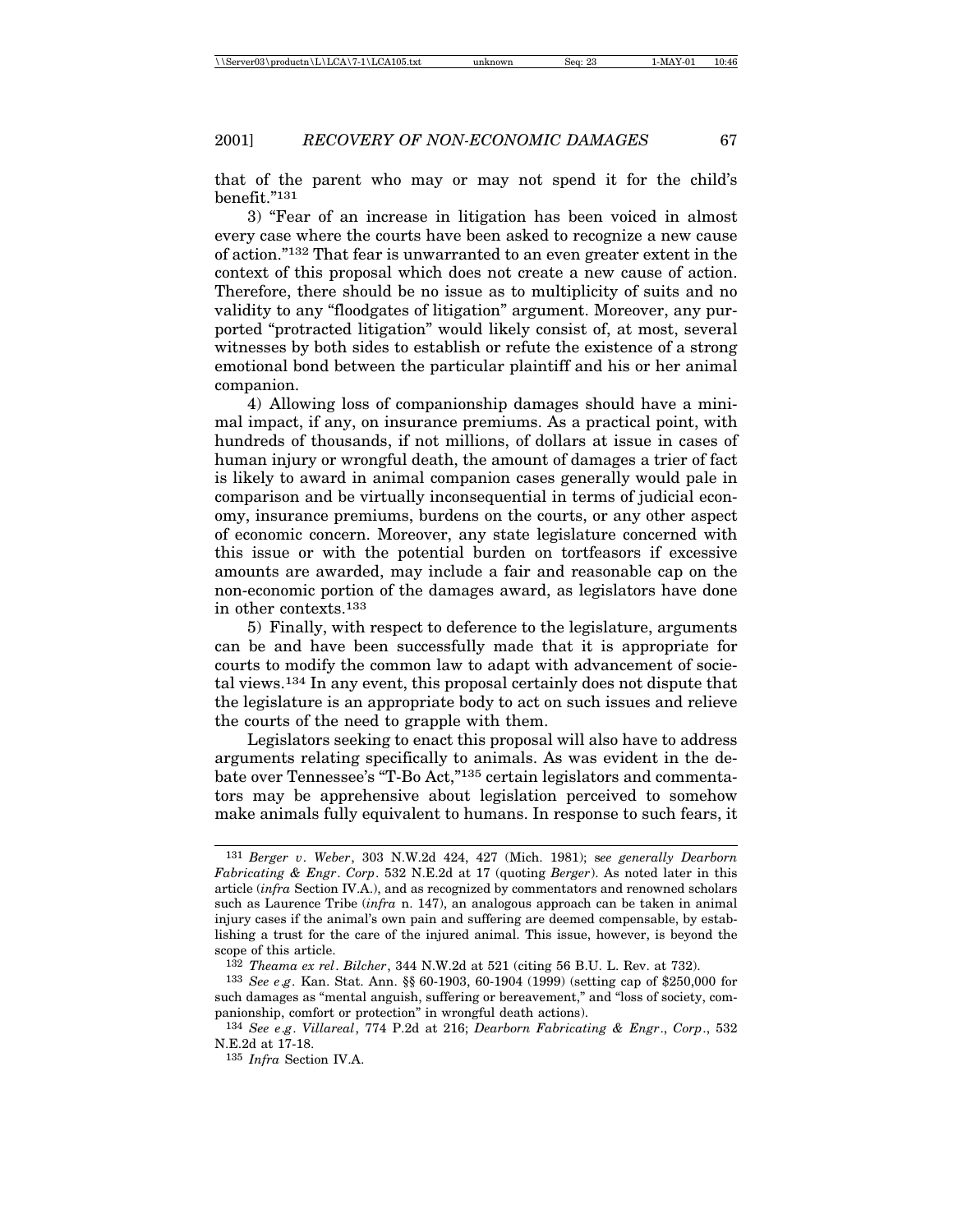must be emphasized that the legislation proposed herein will compensate for very real losses suffered *by humans*. It places the same trust in the jury system that exists in every case where a jury or trier of fact must evaluate the claim and set a dollar value to non-economic harm such as pain and suffering, or emotional distress.

It is noteworthy that one legal commentator, writing in opposition to the separate and distinct issue of whether limited rights should be extended to certain animals, nonetheless fully supported recovery of non-economic damages for harm to animal companions.136 According to Richard A. Epstein, professor of law at the University of Chicago, allowing recovery for loss of companionship in this context "is good law and solid economics, because it recognizes that when these non-monetary elements are included, the actual losses to the [animal's human companion] exceed the market value."137 As noted by Epstein, "whether for human beings or pets, the interests vindicated are those of the party who suffers the emotional loss and loss of companionship."138

#### IV. LEGISLATION

The time clearly has come for legislatures to step in to guide the courts and memorialize by statute what most professionals and companions to animals already know—animals are now clearly and unequivocally members of the family to many individuals who suffer (psychologically and possibly physically as well) at their loss. Where harm to one's animal companion is the result of the intentional or negligent act of another, the damages must reflect the depth and scope of the loss—as with any other wrongful death or loss of companionship claim.

At this time, Tennessee has passed such a bill,<sup>139</sup> New York Assemblyman Pat Manning has introduced a bill similar to Tennessee's,<sup>140</sup> and Massachusetts State Senator James P. Jajuga has introduced a bill that addresses the problem more thoroughly in response to appeals from a constituent whose animal companion was wrongfully killed.<sup>141</sup> Legislators in other states have expressed interest in similar provisions.

<sup>136</sup> Richard A. Epstein, *The Next Rights Revolution?*, Nat. Rev. Vol. LI, No. 21 (Nov.

<sup>8, 1999).</sup>

<sup>137</sup> *Id*. 138 *Id*.

<sup>139</sup> 2000 Tenn. Pub. Acts ch. 762; codified at Tenn. Code Ann. § 44-17-403 (2000).

<sup>140</sup> N.Y. Assembly 7610, 2001-2002 Reg. Sess. (Mar. 27, 2001).

<sup>141</sup> Mass. Sen. 1864, 182d Gen. Ct., 2001 Reg. Sess. (Jan. 30, 2001).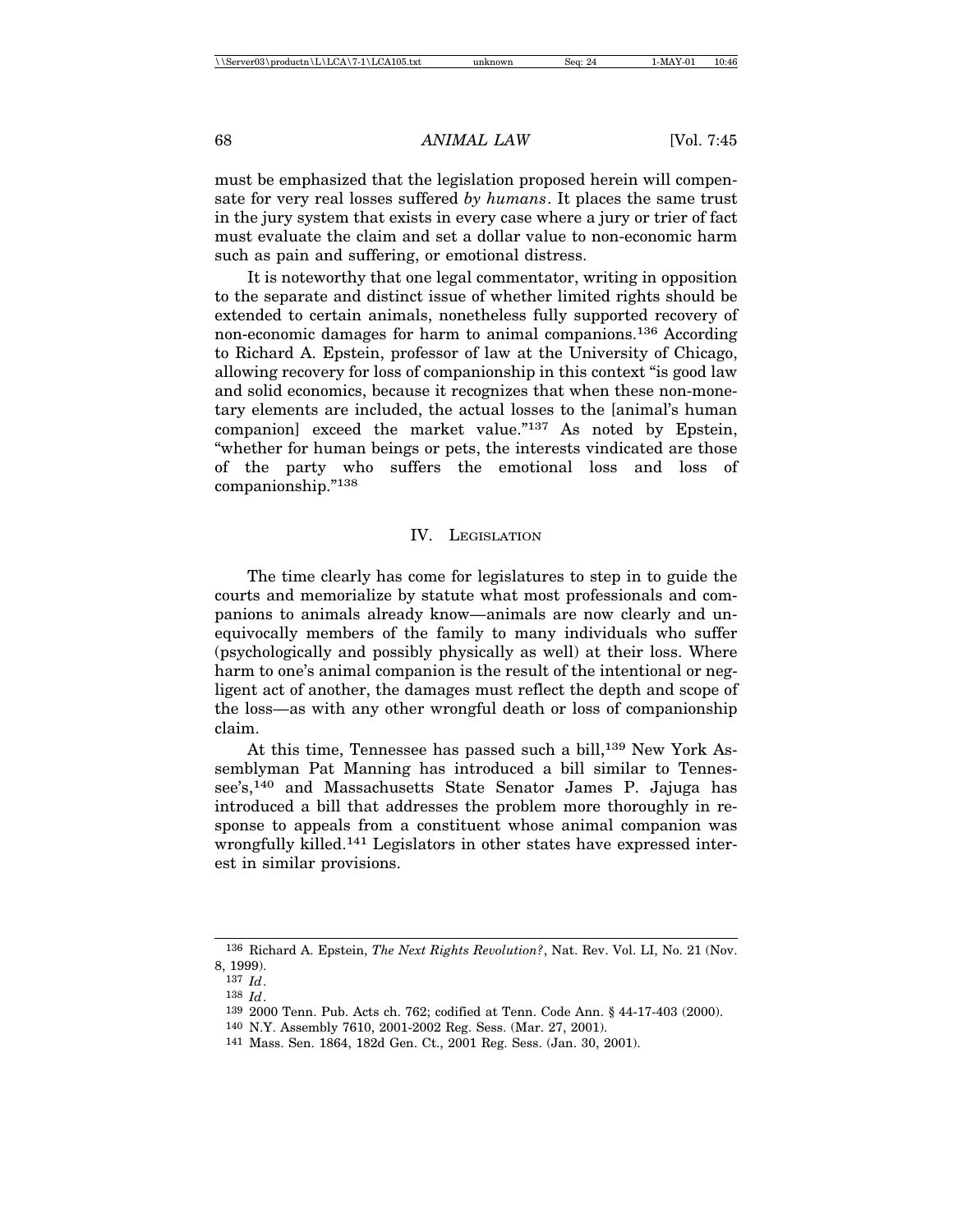#### *A. Tennessee's T-Bo Act*

On May 22, 2000, the Tennessee General Assembly passed the "T-Bo" Act,142 the first such bill in the United States, which provides as follows:

SECTION 1. Tennessee Code Annotated, Title 44, Chapter 17, is amended by adding the following as a new, appropriately designated section:

44-17-403. (a) If a person's pet is killed or sustains injuries which result in death caused by the unlawful and intentional, or negligent, act of another or the animal of another, the trier of fact may find the individual causing the death or the owner of the animal causing the death liable for up to four thousand dollars (\$4,000) in non-economic damages; provided, that if such death is caused by the negligent act of another, the death or fatal injury must occur on the property of the deceased pet's owner or caretaker, or while under the control and supervision of the deceased pet's owner or caretaker.

(b) As used in this section, "pet" means any domesticated dog or cat normally maintained in or near the household of its owner.

(c) Limits for non-economic damages set out in subsection (a) shall not apply to causes of action for intentional infliction of emotional

distress or any other civil action other than the direct and sole loss of a pet.

(d) Non-economic damages awarded pursuant to this section shall be limited to compensation for the loss of the reasonably expected society, companionship, love and affection of the pet.

(e) This section shall not apply to any not-for-profit entity or governmental agency, or its employees, negligently causing the death of a pet while acting on the behalf of public health or animal welfare; to any killing of a dog that has been or was killing or worrying livestock as in § 44-17-203; nor shall this section be construed to authorize any award of noneconomic damages in an action for professional negligence against a licensed veterinarian.

(f) The provisions of this section shall apply only in incorporated areas of any county having a population in excess of seventy-five thousand (75,000) according to the 1990 federal census or any subsequent census.

SECTION 2. This act shall be known and may be cited as the "T-Bo Act."

SECTION 3. If any provision of this act or the application thereof to any person or circumstance is held invalid, such invalidity shall not affect other provisions or applications of the act which can be given effect without the invalid provision or application, and to that end the provisions of this act are declared to be severable.

SECTION 4. This act shall take effect upon becoming a law, the public welfare requiring it, and shall apply to any fatal injury sustained on or after the effective date of this act.

The T-Bo Act was sponsored by Senator Steve Cohen (D-Memphis) after his Shih Tzu named T-Bo was killed by another dog in August

<sup>142</sup> *Id*.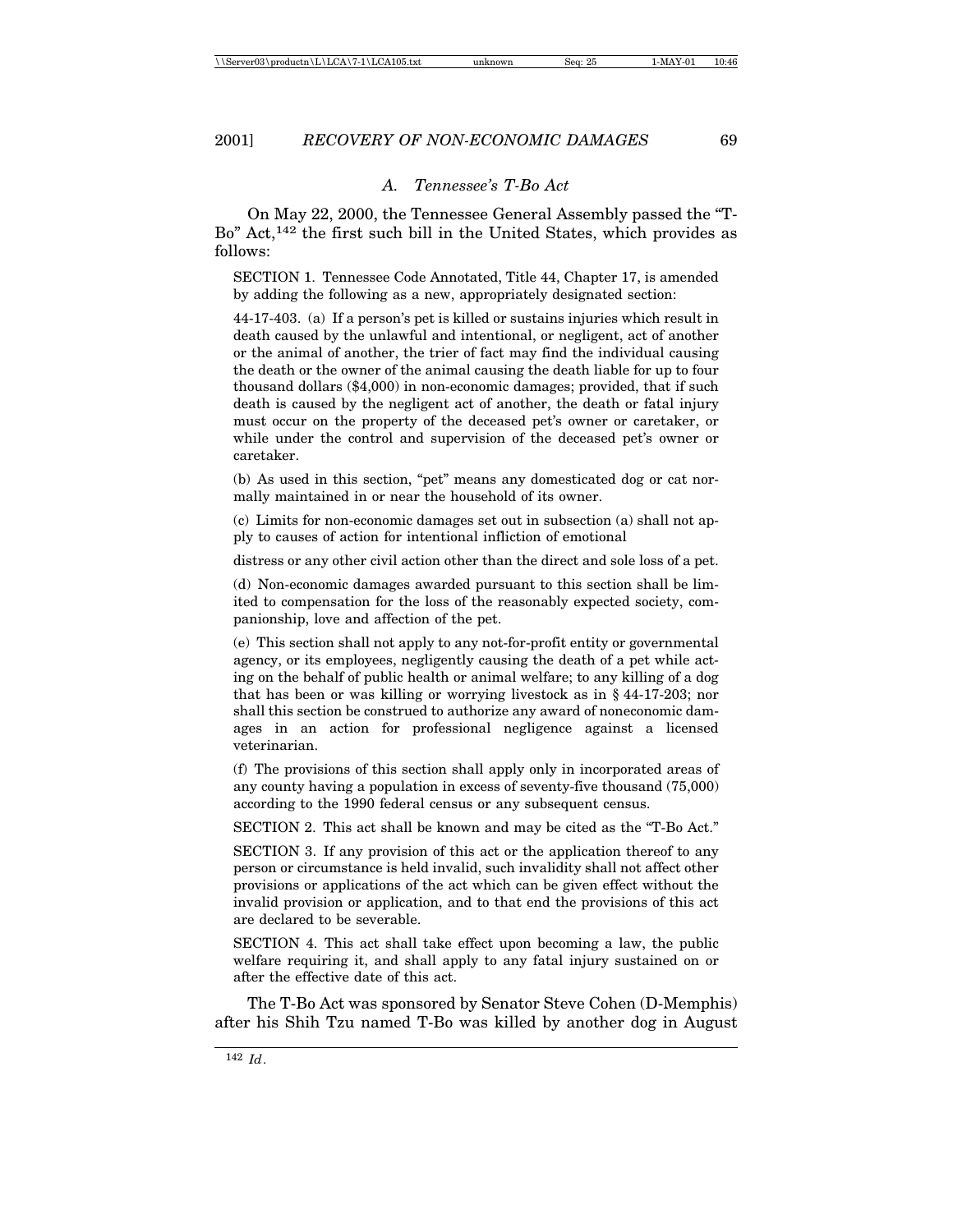1999. Senator Cohen explained: "'the only damages you get for your losses are for repairs, as if it were a clock or desk, or replacement, a new dog. If you have a mutt, you collect nothing . . . . It's a great loss if you've lost a pet, and that . . . should be compensated in law.'"<sup>143</sup>

While the State of Tennessee certainly is to be commended for being the first to take action in this neglected area of the law, the T-Bo Act is extremely limited in scope, probably due to political exigencies in that particular state. For example, only cats and dogs are deemed eligible for the kind of companionship that warrants compensation when wrongfully destroyed, even though many individuals enjoy similar bonds with other species, such as horses. At the same time, it seems likely that authorizing damages for loss of the companionship of, say, reptiles or insects, may not garner broad popular support. The animal companion should be defined to include a dog, a cat, or any warm-blooded, domesticated nonhuman animal sharing a demonstrable bond of companionship with one or more persons.<sup>144</sup>

With respect to the damages authorized by the T-Bo Act, as a preliminary matter, and in light of today's litigation costs, damages capped at \$4000 might come closer to a symbolic gesture than full compensation. Also, in addition to the "reasonably expected society, companionship, love and affection" of the animal that have been lost, compensation should be authorized for other reasonable damages such as burial expenses.145 Moreover, in states where an applicable punitive damages statute does not already exist, punitive damages should be authorized for willful, wanton, or reckless acts or omissions.146 Attorney's fees and costs should be recoverable to the same extent as in any wrongful injury or death action in the jurisdiction.

Given that companion animal (usually small animal) veterinarians are in business precisely because human companions do not treat their animal companions like property—they do not routinely throw them out when they become damaged—it seems inappropriate to automatically exclude veterinarians from liability for damages arising from negligent harm to an animal companion.147 Veterinarians do have to make life and death decisions for companion animals on a daily basis,

<sup>143</sup> Bonna M. De La Cruz, *Bill May Boost Damage Claims for Owners of Deceased Pets*, The Tennessean B5 (Feb. 10, 2000).

<sup>144</sup> *Infra* Section IV.B. and accompanying text.

<sup>145</sup> Burial or funeral expenses are often expressly listed as an element of recoverable damages under wrongful death statutes. *See e.g.* Ind. Code Ann. § 34-23-2-1 (West 1999) (wrongful death of child; damages recoverable for expenses of child's funeral and burial); N.D. Cent. Code § 32-03.2-04 (2000) (burial costs as component of economic damages); Kan. Stat. Ann. § 60-1904 (1999) (reasonable funeral expenses).

<sup>146</sup> *See infra* n. 154 (examples of statutes expressly authorizing recovery of punitive damages for intentional acts harming animals).

<sup>147</sup> Wise, *supra* n. 2, at 47; *see* Jerrold Tannebaum, *Veterinary Ethics* 130 (Timothy S. Satterfield ed., Williams & Wilkins 1989) ("one cannot promote the human-companion animal bond as a vital part of clients' lives and at the same time tell pet owners that they cannot collect for their pain and suffering because animals are merely articles of personal property").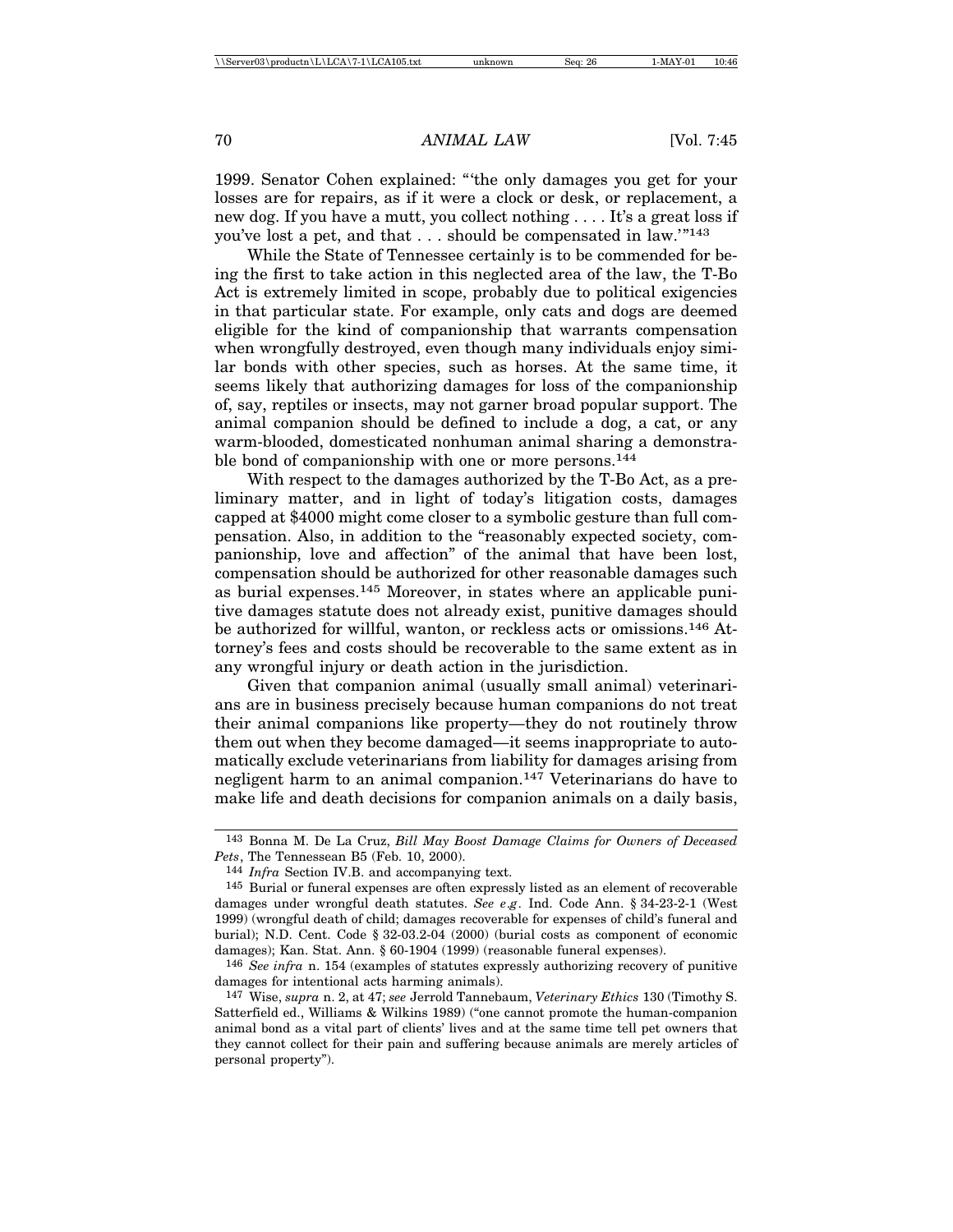and their ability to perform valuable and needed services should not be unduly burdened. Nonetheless, the same can be said of physicians who also perform a valuable service, yet are held accountable (for both economic and non-economic damages) when injury results from their negligent acts or omissions.148 At a bare minimum, veterinarians should be held liable for non-economic damages arising from willful, wanton or reckless conduct.

The Tennessee statute's restricted geographic application, to incorporated areas of counties of 75,000 inhabitants or more, was a necessary response to a rural-urban split in attitudes that could have prevented the Act's passage.149 For other states facing risks of similar proportion, such a limitation is better than no statute at all; but in the interests of justice and fairness, it should be avoided whenever possible. Likewise, the T-Bo Act applies to injury only where the injury results in the animal's death. As noted earlier in this article, common law loss of consortium claims were applicable only for injury and not for death. For practical purposes, there may be relatively few instances where injury to an animal which did not result in the animal's death would be deemed by a trier of fact to merit the recovery of non-economic damages. This, however, should not foreclose plaintiffs in appropriate cases from pursuing such recovery.

Although beyond the scope of the present article, it should be noted that the animals themselves suffer injuries, such as pain, suffering and loss of major faculties, that should be compensable if they can be proven to have occurred and to have been caused by the wrongful conduct of a legally responsible human.150

#### *B. Proposed Legislation*

Based on the foregoing, the following legislation is proposed to remedy the injuries suffered by humans whose animal companions have been wrongfully harmed.

<sup>148</sup> Many courts have historically held veterinarians and physicians to the same standard of care, and many continue to do so. *See e*.*g*. *Conkey v*. *Carpenter*, 63 N.W. 990 (Mich. 1895) (setting forth standard of care for physicians and surgeons, and noting it applied equally to veterinary surgeons); *Gillette v*. *Tucker*, 65 N.E. 865 (Ohio 1902) (expressly adopting a similar malpractice analysis for all doctors, regardless of the species they treated); *Animal Hosp*. *of Elmont*, *Inc*. *v*. *Gianfrancisco*, 418 N.Y.S.2d 992, 992-93 (Nassau County 1979) (elaborating on the bond between humans and their companion animals and noting that a veterinarian may be "referred to with love and affection as a 'pet's family pediatrician'").

<sup>149</sup> Telephone Interview by Barbara Newell with Sen. Steve Cohen (May 4, 2000).

<sup>150</sup> The animal's claim would be made by a guardian or guardian *ad litem*, and damages would be placed in a trust for the care of the animal. Laurence H. Tribe, Remark, *Ten Lessons Our Constitutional Experience Can Teach Us About the Puzzle of Animal Rights*: *The Works of Steven Wise*, 7 Animal L. 1 (2001); Enger McCartney-Smith, *Can Nonhuman Animals Find Tort Protection in a Human-Centered Common Law?*, 4 Animal L. 173, 207 (1998).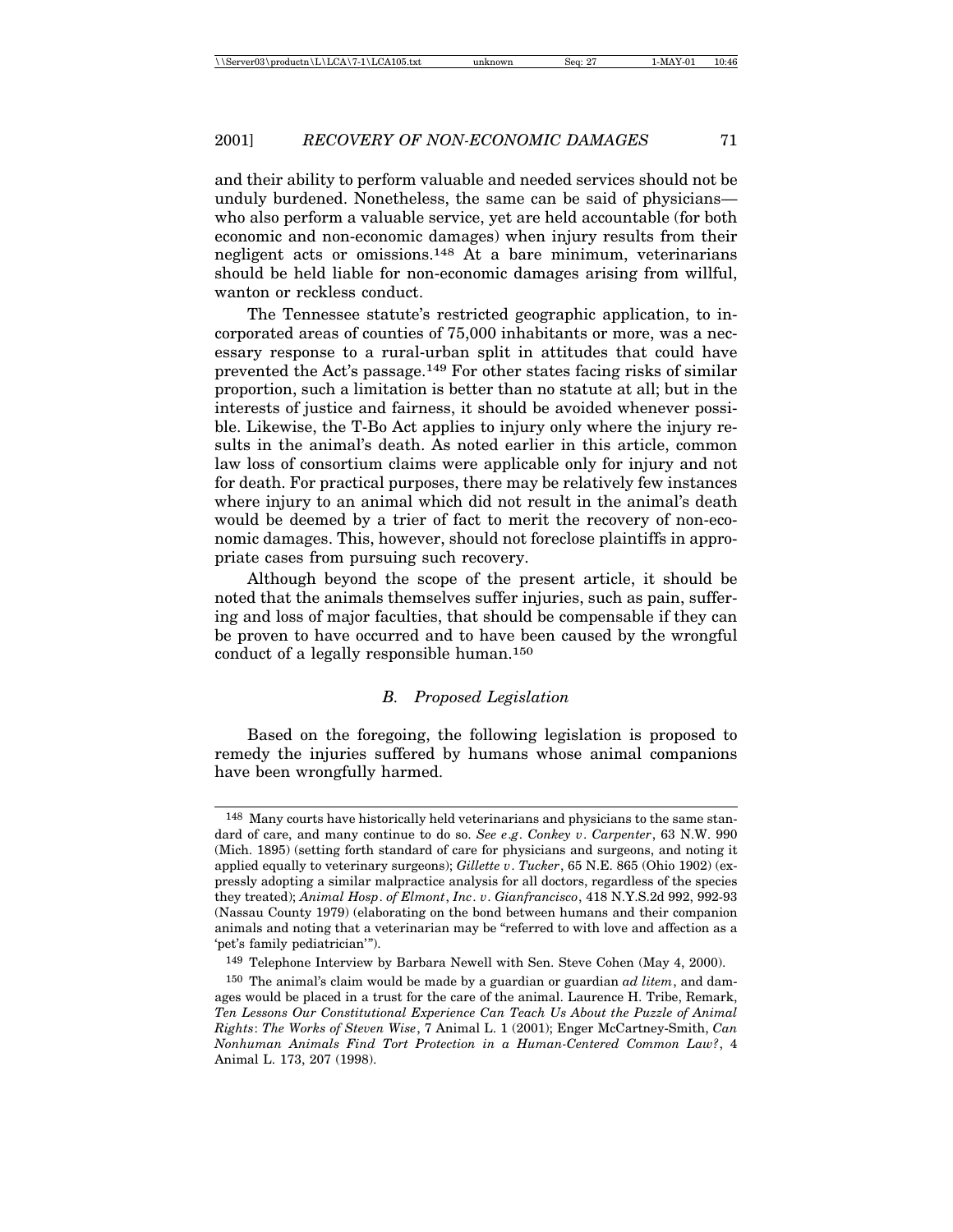#### *1. "Animal-companion" defined.*

For purposes of this section, "animal-companion" means a dog, a cat, or any warm-blooded, domesticated nonhuman animal, sharing a demonstrable bond of companionship with one or more persons.

#### *2. Wrongful killing or injury of animal-companion.*

Where a person's animal-companion is killed or injured as the result of another person's willful, wanton, reckless or negligent act or omission, damages shall be recoverable for the human companion's mental anguish, emotional distress, and other non-economic injuries, including the loss of society, companionship, comfort, protection and services; for veterinary and other special care required; for reasonable burial expenses; for court costs and attorney's fees; and other reasonable damages resulting from the willful, wanton, reckless or negligent act or omission.151 The party seeking damages under this section has the burden of establishing such non-economic loss by a preponderance of the evidence.152

# *3. Punitive damages for willful, wanton, or reckless conduct.*<sup>153</sup>

A person who by willful, wanton, or reckless act or omission kills, injures, or causes or procures the death or injury of an animal-companion shall be liable in punitive damages of not less than \$2,500.

<sup>151</sup> In determining the amount of non-economic damages to be awarded, it is noteworthy that the findings of at least one study (involving only dogs as the companion species) indicate that the attachment develops "very rapidly." Barker, *supra* n. 63, at 54. Additionally, the human-canine bond represents a "stronger psychological attachment" for adults than for children. *Id*. at 53. Thus, it should not be presumed that a plaintiff of a certain age or one who spent only a relatively short time with the animal companion could not have suffered non-economic harm from the loss.

<sup>152</sup> This provision addresses concerns of rampant damage awards by requiring the party seeking damages to demonstrate the existence and strength of the bond, not merely the fact that she was a "pet owner." In this regard, a court in 1925 distinguished between a situation where a dog was "troubled with undue affections from his master," and where the dog was "a mere 'critter' to be made the 'goat' for launching this bill in equity" in an attempt to benefit from the dog's death. *Gerhart v*. *City of St*. *Louis*, 270 S.W. 680, 682 (Mo. 1925). The court noted there were "no tears" for the deceased dog in that case. *Id*. However, Senator Vest of Missouri gave a heartfelt eulogy for his companion animal. Joseph Seawell, *Law Tales for Laymen* 123-28 (1925). Any concerns of lawmakers about the potential economic ramification of this proposal should be further allayed by the fact that only those plaintiffs who are able to demonstrate to the trier of fact that they have truly suffered non-economic harm from the loss of companionship as opposed to merely seeking the optimum financial benefit from the situation—will be compensated in this manner.

<sup>153</sup> Some states have already enacted statutes expressly allowing punitive damages in cases of intentional harm to animals. See e.g. Cal. Civ. Code § 3340 (West 2000) (enacted 1872); Mont. Code Ann. § 27-1-222 (1998) (enacted in 1895); Okla. Stat. tit. 23, § 68 (1998); N.D. Cent. Code § 36-21-13 (1999); and N.D. Cent. Code § 39-08-19 (1999). Even without legislative guidance, some courts have permitted recovery of punitive/ exemplary damages for intentional harm to animal companions. See e.g. *LaPorte v. Associated Independents, Inc.*, 163 S.2d 267 (Fla. 1964).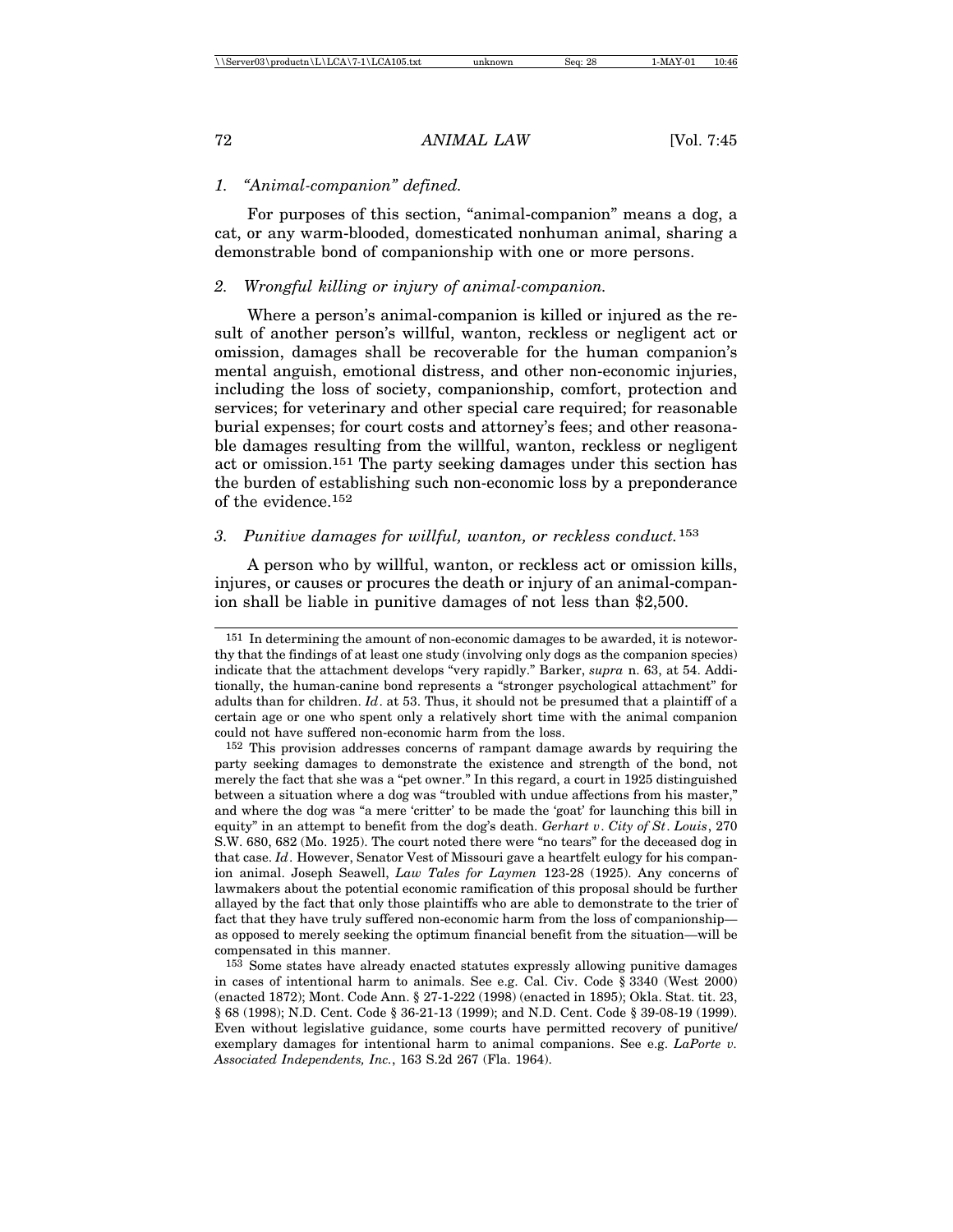#### *4. Action; limitation of actions; disposition of damages.*

Damages under this section for injuries sustained by an animal's human companion shall be recoverable in an action of tort, commenced within three years from the date of death or injury or from the date when the human companion knew, or in the exercise of reasonable diligence should have known, of the factual basis for a cause of action.

#### *5. Injunctive relief.*

Restraining orders and other injunctive relief from wrongful killing or injury of animals may be issued, as appropriate.

#### V. CONCLUSION

It is the function of the legislative branch to enact statutes giving form to society's values and beliefs. In this manner, as well as through judicial development of the common law, recovery of damages for such non-economic injuries as loss of companionship, society, affection, love, and service, has developed to reflect society's evolving views about spouses, as well as parents and children. Even though the foregoing loss of consortium claims constituted new causes of action, our courts have not been flooded with the feared tidal waves of litigation. Rather, the balance of equities has weighed and continues to weigh heavily in favor of continuing to allow these claims.

As must always be the case if we are to continue to progress, society's views are still developing. Today it is undeniable that the bond between many persons and their animal companions is as strong, if not stronger, than the bond with other family members. There is medical evidence, not only of the mental, but also of the physiological, health effects emanating from human-animal companionship. The strength and depth of the relationship is reflected in the growing number of counseling centers dedicated solely to the grieving process after the death of animal companions; in the burgeoning "pet supply" industry; and in the increasing number of veterinary specialists and availability of sophisticated technology for the treatment of ill or injured companion animals. The close human-animal companion bond has already been recognized by courts in various contexts, not only in tort cases, but also in marital dissolution and probate cases, for example. In short, this bond is now recognized in all aspects of our society and cannot rationally be denied. When it is severed prematurely due to the wrongful act (be it negligent or intentional) of another, the potentially devastating non-economic loss must be addressed.

Just as courts and legislatures in the past gradually came to recognize that recovery for spousal and parent/child loss of consortium claims were "mandated by logic, compassion and modern sensitivit[ies],"154 as well as by "the fairness of compensating persons in-

<sup>154</sup> *Berger v*. *Weber*, 303 N.W.2d 424, 429 (Mich. 1981).